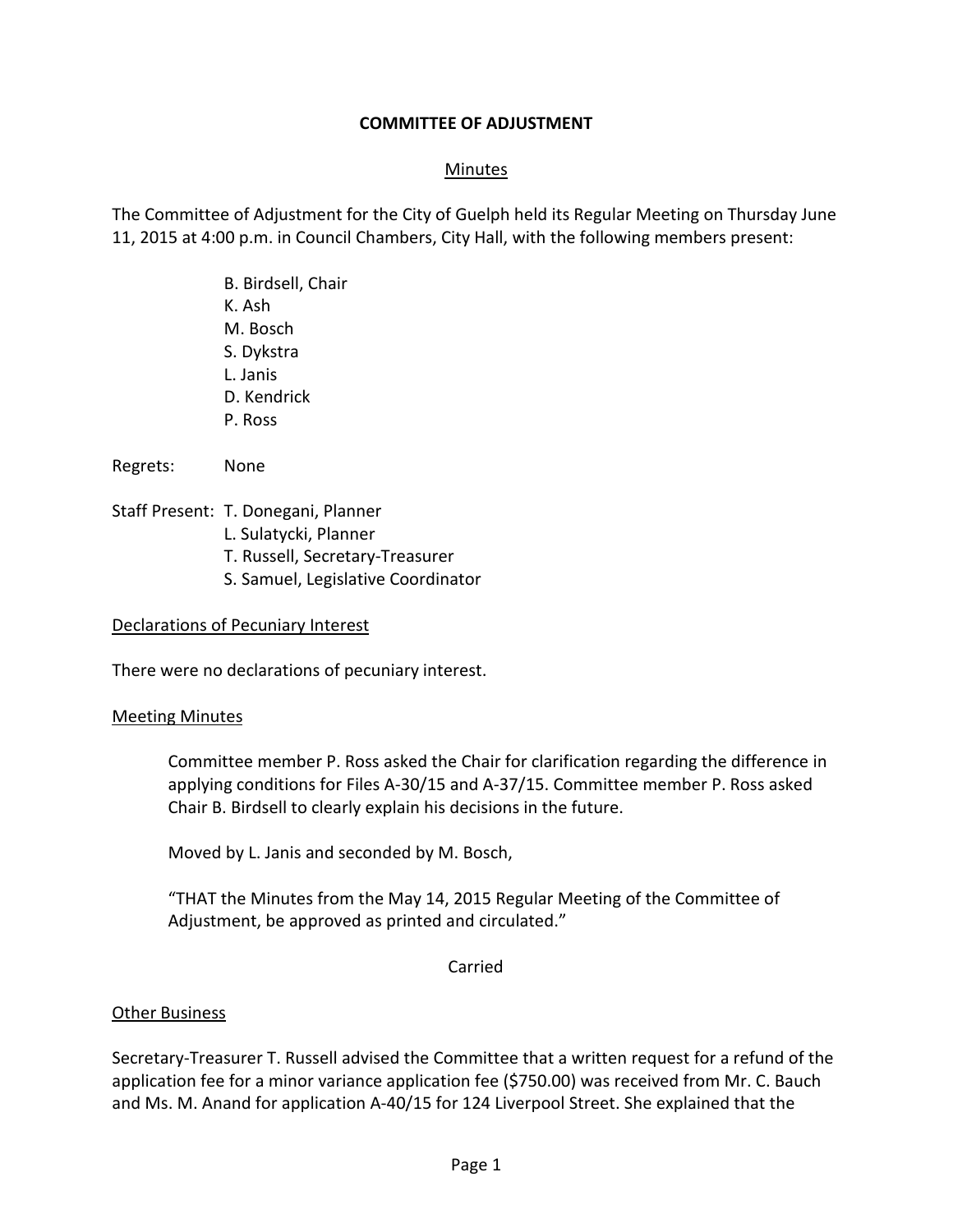minor variance application was withdrawn by the applicants as they have decided not to go ahead with the building the addition. A public meeting notice and circulation list was prepared, but the withdrawal request was received 1 day prior to the notice being required to be mailed out, therefore the application was never circulated to the Committee members or staff for review.

In response to a question from Committee member L. Janis, Secretary-Treasurer T. Russell noted that some work was done on the file which included reviewing the application, preparing the circulation list and the public meeting notice. She indicated that about 2 hours of staff time was spent on the file.

Committee member M. Bosch asked if the reason the application did not proceed was due to a staff error. Secretary-Treasurer T. Russell indicated that the applicant decided not to pursue the minor variance.

Consideration of full refund of the application fee for application A-40/15, 124 Liverpool Street

Moved by M. Bosch and seconded by K. Ash,

"THAT the minor variance application fee, being \$750.00 for Application A-40/15, 124 Liverpool Street, not be refunded to the applicant."

Carried

Secretary-Treasurer T. Russell noted that an Ontario Municipal Board (OMB) decision regarding 28 Rodgers Road (File A-115/14) was received. The Committee's decision to refuse the application was upheld by the OMB.

Secretary-Treasurer T. Russell confirmed that in addition to the next meeting on July  $9<sup>th</sup>$ , an additional hearing will be held on July 23<sup>rd</sup>.

| Sandra Reinholds<br>Owner:<br>Agent:<br>Location:<br><b>75 Division Street</b><br><b>In Attendance:</b><br><b>Jeff Buisman</b><br>Sandra Reinholds<br><b>Terry Harron</b> | <b>Application:</b> | $B-15/15$                               |
|---------------------------------------------------------------------------------------------------------------------------------------------------------------------------|---------------------|-----------------------------------------|
|                                                                                                                                                                           |                     |                                         |
|                                                                                                                                                                           |                     | Jeff Buisman, Van Harten Surveying Inc. |
|                                                                                                                                                                           |                     |                                         |
|                                                                                                                                                                           |                     |                                         |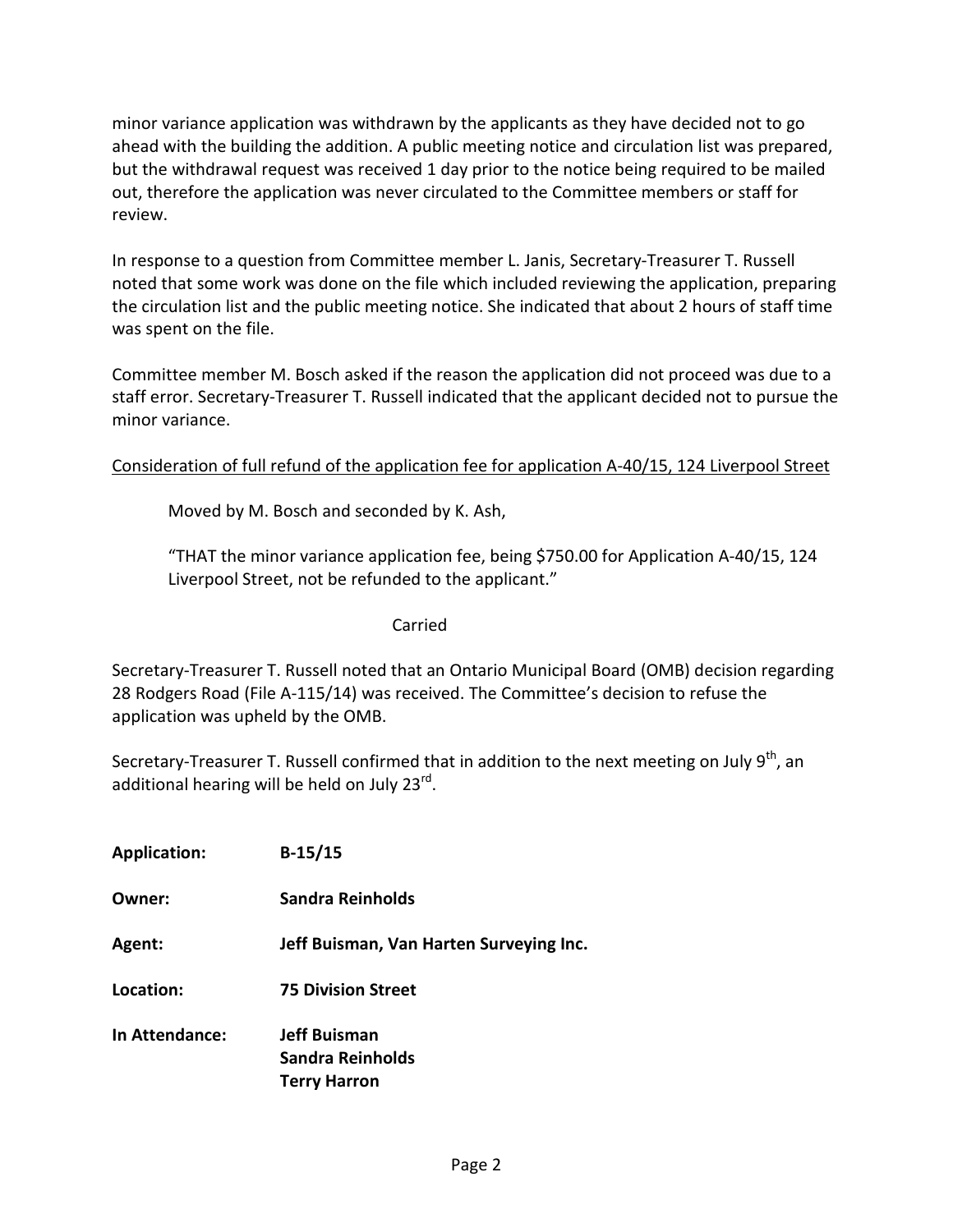Secretary-Treasurer T. Russell advised that comments from Parks Planning were missed in the comments document provided. A copy of the comments and proposed conditions from Parks Planning were provided to the Committee members.

Chair B. Birdsell questioned if the sign had been posted in accordance with Planning Act requirements and if the staff comments were received. Mr. J. Buisman replied that the sign was posted and comments were received.

Mr. J. Buisman summarized the application and outlined that the applicant was supportive of the remedial work recommended by Engineering to address the drainage issues.

Committee member M. Bosch asked staff to clarify the purpose of the recommended condition from Planning Services requiring an environmental handbook. Planner T. Donegani replied that this is a standard condition imposed for new development.

Committee member D. Kendrick asked staff if condition 14 is going to adequately satisfy drainage concerns mentioned in the letter received from Mr. T. Harron. Planner T. Donegani replied that engineering conditions 12, 13, and 15 will require a comprehensive grading and drainage solution.

Having had regard to the matters under Section 51(24) of the Planning Act, R.S.O. 1990, Chapter P.13 as amended, and having considered whether a plan of subdivision of the land in accordance with Section 51 of the said Act is necessary for the proper and orderly development of the land,

Moved by K. Ash and seconded by S. Dykstra,

THAT in the matter of an application under Section 53(1) of the Planning Act, R.S.O. 1990, c.P13, as amended, consent for severance of Part of Lots 8 and 9, Registered Plan 264, municipally known as 75 Division Street, a parcel with a frontage along Kathleen Street of 19.3 metres and a depth of 22 metres,

be approved, subject to the following conditions:

- 1. That the owner pays the watermain frontage charge of \$8.00 per foot of frontage for 63.32 feet (19.30 metres), prior to endorsation of the deeds.
- 2. That the owner shall pay to the City, the sanitary sewer frontage charge of \$11.00 per foot for 63.32 feet (19.30 metres), prior to endorsation of the deeds.
- 3. That the owner pays the actual cost of constructing new service laterals to the severed lands including the cost of any curb cuts or curb fills required, with the estimated cost of the works as determined necessary by the General Manager/City Engineer being paid, prior to the issuance of a building permit.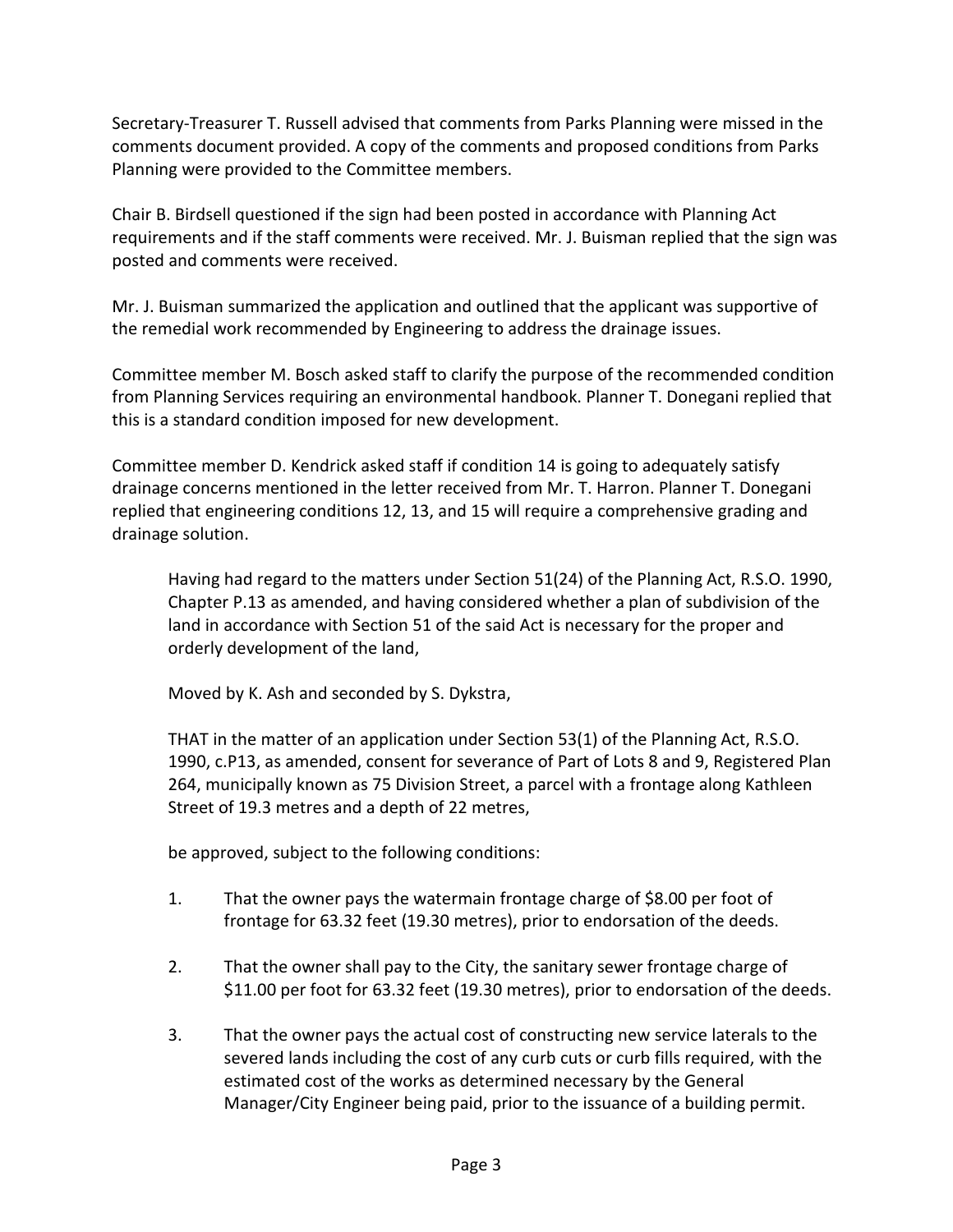- 4. That the owner pays the actual cost of the removal of the existing asphalt pavement from a portion of the existing driveway within the road allowance, the restoration of the boulevard with topsoil and sod including the required curb fill, with the estimated cost of the works as determined by the General Manager/City Engineer being paid, prior to endorsation of the deeds.
- 5. That the owner pays the actual cost of the construction of the new driveway entrance including the required curb cut and/or curb fill, with the estimated cost of the works as determined necessary by the General Manager/City Engineer being paid, prior to the issuance of a building permit.
- 6. That prior to the issuance of any building permits on the proposed severed lands, the owner shall pay the flat rate charge established by the City per metre of road frontage to be applied to tree planting for the proposed severed lands.
- 7. That the owner constructs the new dwelling at such an elevation that the lowest level of the building can be serviced with a gravity connection to the sanitary sewer.
- 8. That the owner enters into a Storm Sewer Agreement with the City, satisfactory to the General Manager/City Engineer, prior to endorsation of the deeds.
- 9. That the owner grades, develops and maintains the site in accordance with a Site Plan that has been submitted to and approved by the General Manager/City Engineer.
- 10. That a legal off-street parking space be created on the severed parcel at a minimum setback of 6-metres from the property line at the street.
- 11. Prior to the issuance of any building permit, the owner shall construct, install and maintain erosion and sediment control facilities, satisfactory to the General Manager/City Engineer, in accordance with a plan that has been submitted to and approved by the General Manager/City Engineer.
- 12. The owner agrees to discharge the roof water leaders and sump pump of the proposed new dwelling on the lands to be severed to grade at the front yard of the property towards Kathleen Street.
- 13. The owner shall pay all the costs associated with the construction of a drainage swale along the east side of the existing dwelling on the upper terrace of the lands to be retained to the Division Street property line for any surface water and roof water run-off, prior to the issuance of any building permits.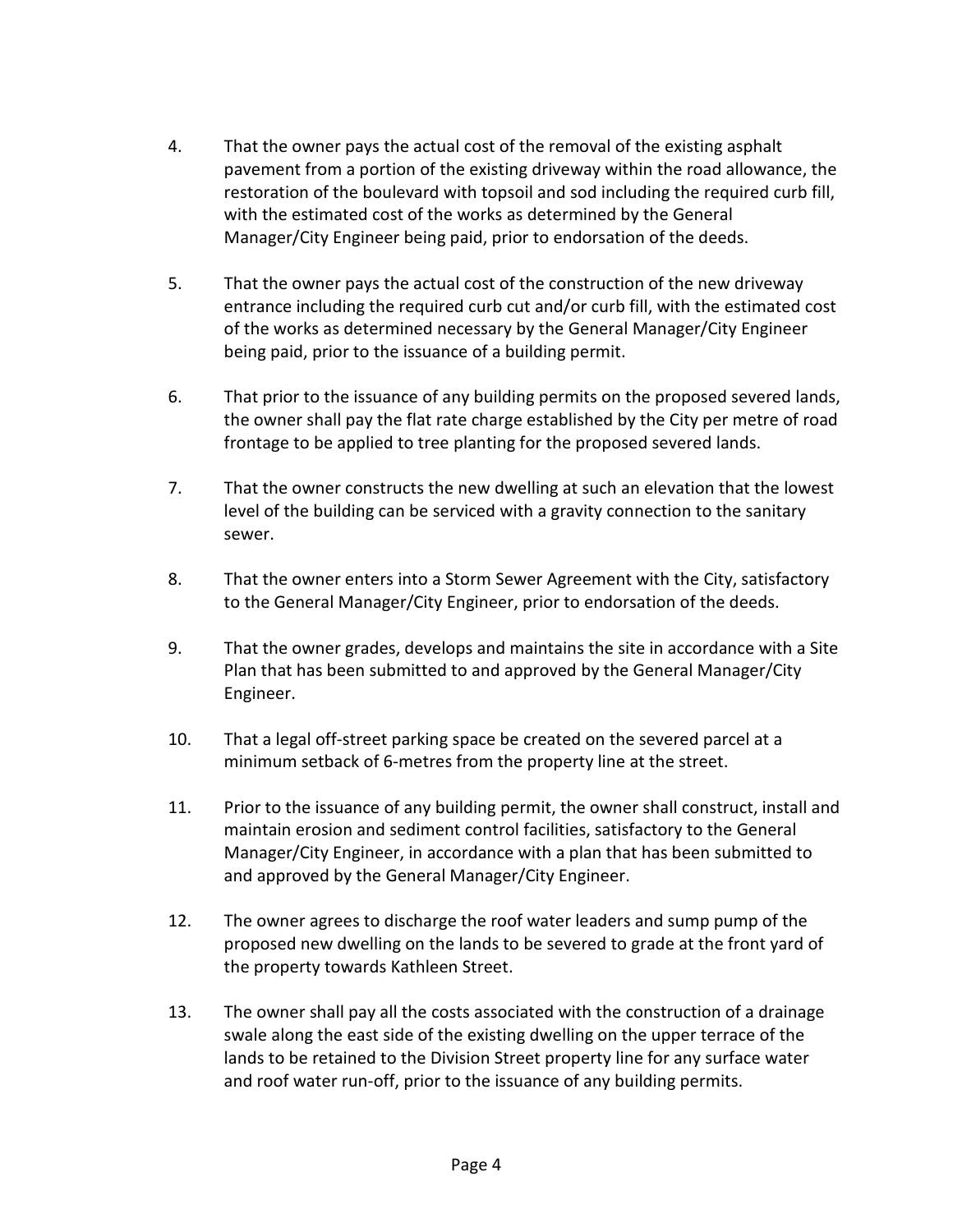- 14. The owner agrees to discharge the roof water leaders of the existing dwelling on the lands to be retained into a proposed drainage swale along the east side of the existing dwelling and to the front yard of the property towards Division Street.
- 15. That the owner shall make arrangements satisfactory to the Technical Services Department of Guelph Hydro Electric Systems Inc. for the installation of an underground hydro service to the proposed new dwelling, as well as provisions for any easements and/or rights-of-way for their plants, prior to the issuance of any building permits.
- 16. That the owner makes satisfactory arrangements with Union Gas for the servicing of the severed lands, as well as provisions for any easements and/or rights-of-way for their plants, prior to the issuance of any building permits.
- 17. The owner shall ensure that all telephone service and cable TV service on the lands shall be underground. The owner shall enter into a servicing agreement with the appropriate service providers for the installation of underground utility services, prior to the issuance of any building permits.
- 18. That prior to endorsation of the deeds, the owner shall enter into an agreement with the City, registered on title, satisfactory to the General Manager/City Engineer, agreeing to satisfy the above-noted conditions and to develop the site in accordance with the approved plans.
- 19. Prior to the issuance of any building permit for the lands, the owner shall pay to the City, the City's total cost of reproduction and distribution of the Guelph Residents' Environmental Handbook, to all future homeowners or households within the project, with such payment based on a cost of one handbook per residential dwelling unit, as determined by the City.
- 20. That the applicant pay to the City, as determined applicable by the City's Director of Finance, development charges and education development charges, in accordance with City of Guelph Development Charges By-law (2009)-18729, as amended from time to time, or any successor thereof, and in accordance with the Education Development Charges By-laws of the Upper Grand District School Board (Wellington County) and the Wellington Catholic District School Board, as amended from time to time, or any successor by-laws thereof, prior to issuance of a building permit, at the rate in effect at the time of issuance of the building permit.
- 21. That a site plan be submitted to, and approved by the General Manager of Planning Services and the City Engineer, prior to the issuance of a building permit for the new dwelling on the severed parcel indicating: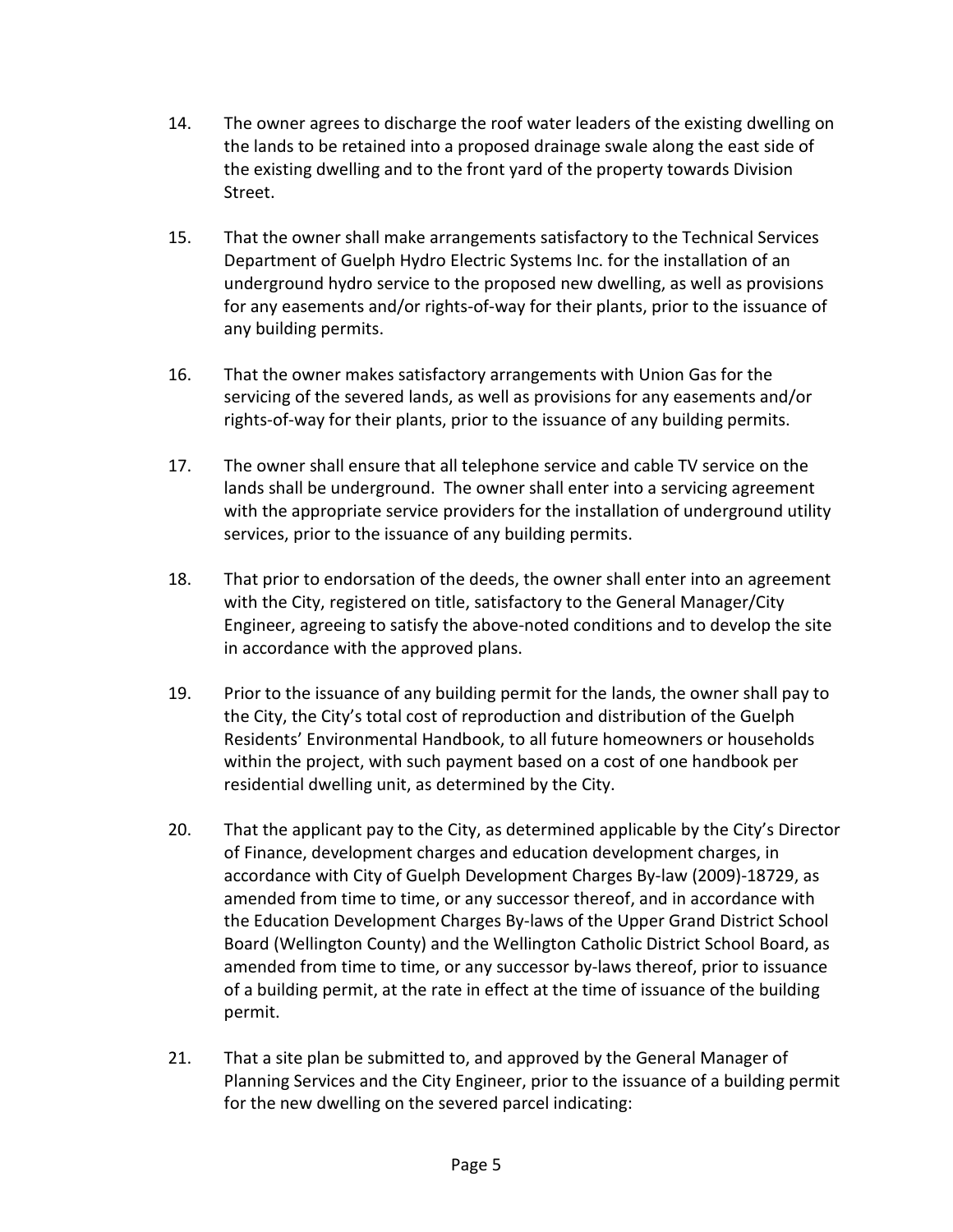- a) The location and design of the new dwelling;
- b) All trees on the subject property, including the extent of their canopies that may be impacted by the development. Any trees within the City boulevard must be shown, including appropriate protective measures to maintain them throughout the development process. The plan should identify trees to be retained, removed and/or replaced and the location and type of appropriate methods to protect the trees to be retained during all phases of construction;
- c) The location of the new dwelling with a setback that is in character with the surrounding area; and,
- d) Grading, drainage and servicing information.
- 22. That the elevation and design drawings for the new dwelling on the severed parcel be submitted to, and approved by the General Manager of Planning Services, prior to the issuance of a building permit for the new dwelling in order for staff to ensure that the design of the new dwelling respects the character of the surrounding neighbourhood in all aspects including the proposed massing, building setbacks and the size and location of any proposed garage.
- 23. That a Tree Inventory and Preservation Plan be, revised if necessary, to the satisfaction of the General Manager of Planning prior to the issuance of a building permit.
- 24. That prior to the endorsation of the deeds, the owner shall enter into an agreement with the City, registered on title, agreeing to satisfy the above noted conditions and to develop the site in accordance with the approved plans.
- 25. The applicant must make satisfactory arrangements with Technical Services Department of Guelph Hydro Electric Systems Inc. for the servicing of the newly created lot. This will be 100% chargeable to the owner/applicant.
- 26. The Owner shall be responsible for the payment of cash-in-lieu of parkland dedication to the satisfaction of the Deputy CAO of Public Services pursuant to s. 51.1 and s. 53(13) of the Planning Act, and in accordance with the policies of the City of Guelph Official Plan, prior to the endorsement of the Transfer(deed).
- 27. Prior to the endorsement of the Transfer (deed) by the City, the Owner shall provide to the Deputy CAO of Public Services a satisfactory appraisal report prepared for The Corporation of the City of Guelph for the purposes of calculating the payment of cash-in-lieu of parkland dedication pursuant to s.51.1 and s.53(13) of the Planning Act. The appraisal report shall be prepared by a qualified appraiser who is a member in good standing of the Appraisal Institute of Canada, and shall be subject to the review and approval of the Deputy CAO of Public Services. Notwithstanding the foregoing, if the appraisal provided by the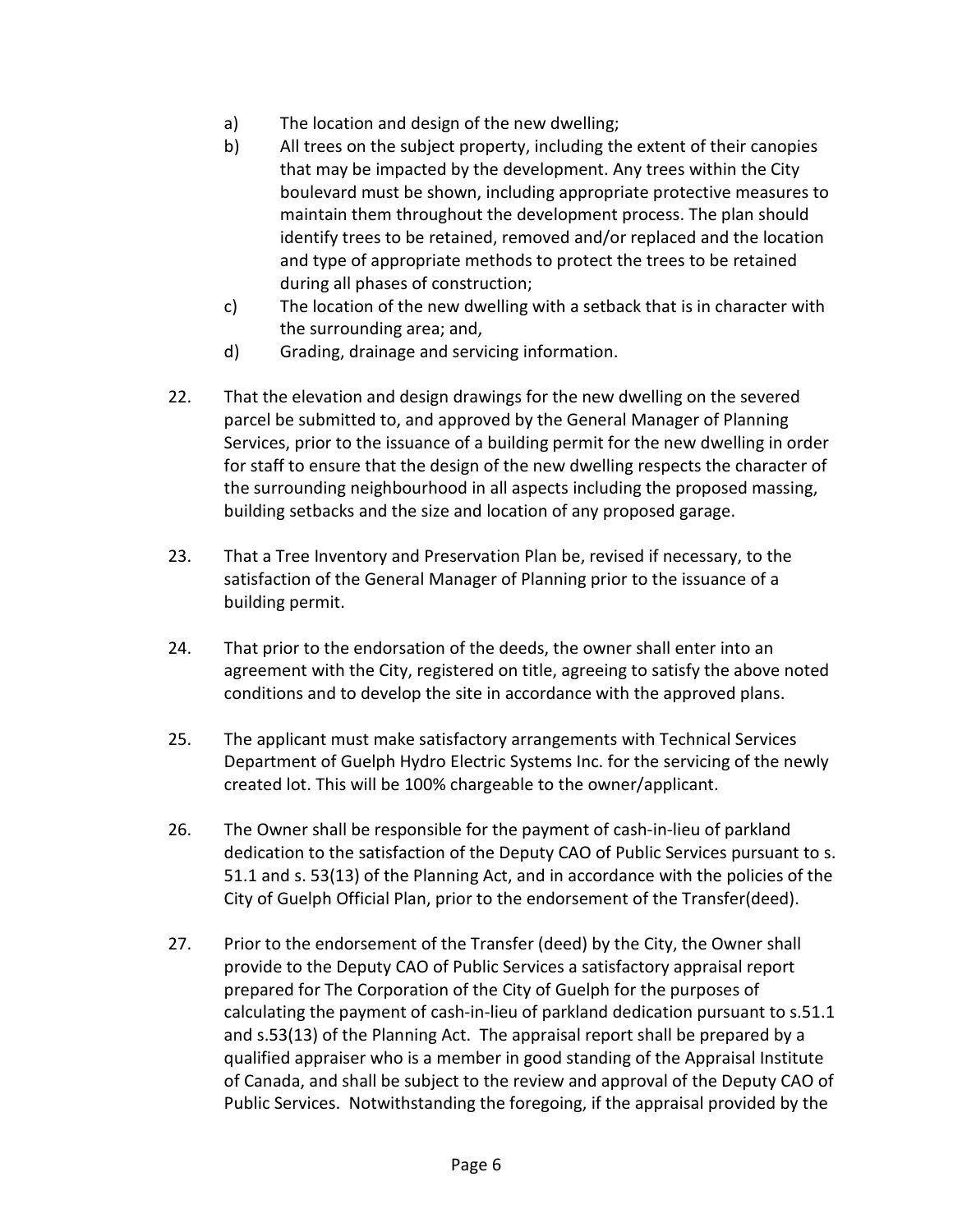applicant is not satisfactory to the Deputy CAO of Public Services, acting reasonably, the City reserves the right to obtain an independent appraisal for the purposes of calculating the payment of cash-in-lieu of parkland dedication.

- 28. That the documents in triplicate with original signatures to finalize and register the transaction be presented to the Secretary-Treasurer of the Committee of Adjustment along with the administration fee required for endorsement, prior to June 16, 2016.
- 29. That all required fees and charges in respect of the registration of all documents required in respect of this approval and administration fee be paid, prior to the endorsement of the deed.
- 30. That the Secretary-Treasurer of the Committee of Adjustment be provided with a written undertaking from the applicant's solicitor, prior to endorsement of the deed, that he/she will provide a copy of the registered deed/instrument as registered in the Land Registry Office within two years of issuance of the consent certificate, or prior to the issuance of a building permit (if applicable), whichever occurs first.
- 31. That a Reference Plan be prepared, deposited and filed with the Secretary-Treasurer which shall indicate the boundaries of the severed parcel, any easements/rights-of-way and building locations. The submission must also include a digital copy of the draft Reference Plan (version ACAD 2010) which can be forwarded by email (cofa@guelph.ca) or supplied on a compact disk.

### Carried

## REASONS:

This application is approved, as it is the opinion of the Committee that, with the above noted conditions of approval, this application meets the criteria of section 51(24) of the Planning Act to which all consent applications must adhere.

### Application A-39/15

Having considered whether or not the variance(s) requested are minor and desirable for the appropriate development and use of the land and that the general intent and purpose of the Zoning By-law and the Official Plan will be maintained, and that this application has met the requirements of Section 45(1) of the Planning Act, R.S.O. 1990, Chapter P.13 as amended,

Moved by K. Ash and seconded by S. Dykstra,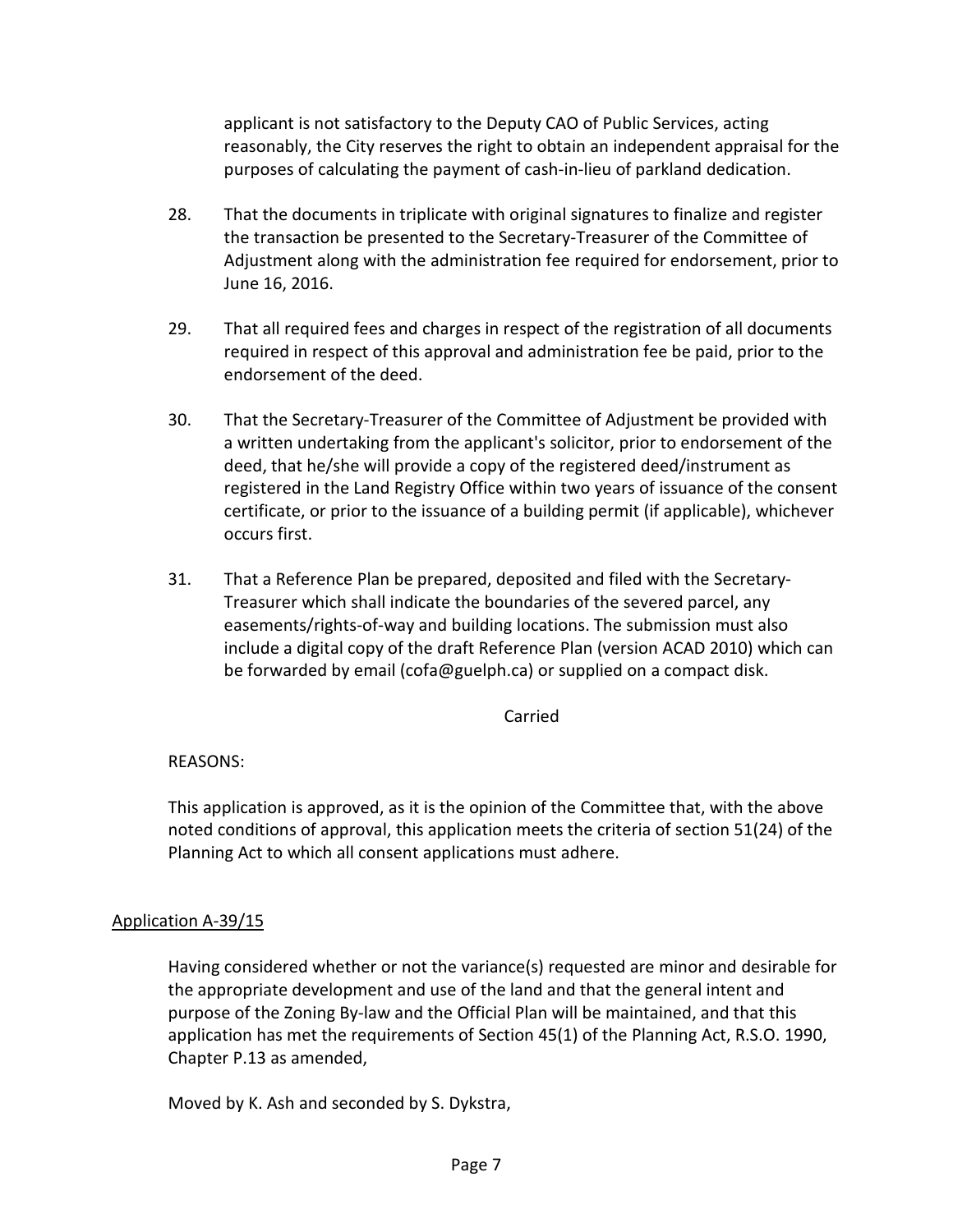THAT in the matter of an application under Section 45(1) of the Planning Act, R.S.O. 1990, c.P13, as amended, a variance from the requirements of Table 5.1.2 Row 3 of Zoning By-law (1995)-14864, as amended, for 75 Division Street, to permit a minimum lot area of 420 square metres for the proposed severed parcel, when the By-law requires that the minimum lot area for the R.1B zone be 460 square metres, be approved, subject to the following condition:

1. That the conditions imposed for Application B-15/15 be and form part of this approval.

### Carried

REASONS:

This application is approved, as it is the opinion of the Committee that, with the above noted condition of approval, this application meets all four tests under Section 45(1) of the Planning Act.

| <b>Application:</b> | B-19/14, A-57/14 & A-58/14                                                                                                                                                  |
|---------------------|-----------------------------------------------------------------------------------------------------------------------------------------------------------------------------|
| Owner:              | <b>The Homewood Corporation</b>                                                                                                                                             |
| Agent:              | Hugh Handy, GSP Group Inc. & Craig Robson, Robson Carpenter LLP                                                                                                             |
| Location:           | 148-160 Delhi Street & 49 Emma Street                                                                                                                                       |
| In Attendance:      | <b>Caroline Baker</b><br><b>Hugh Handy</b><br><b>Brenda MacElwain</b><br><b>Graham Granger</b><br><b>Mary Throng</b><br><b>Valerie MacLachlan</b><br><b>Mike Marcolongo</b> |

Secretary-Treasurer T. Russell noted to the Committee that these applications were originally submitted in May 2014, and at the hearing on June 12, 2014, staff recommended deferral. She noted for reference that the Committee does have the ability to request deferral for any specified period of time, not just sinedie.

Chair B. Birdsell questioned if the sign had been posted in accordance with Planning Act requirements and if the staff comments were received. Ms. C. Baker replied that the three signs were posted and staff comments were received.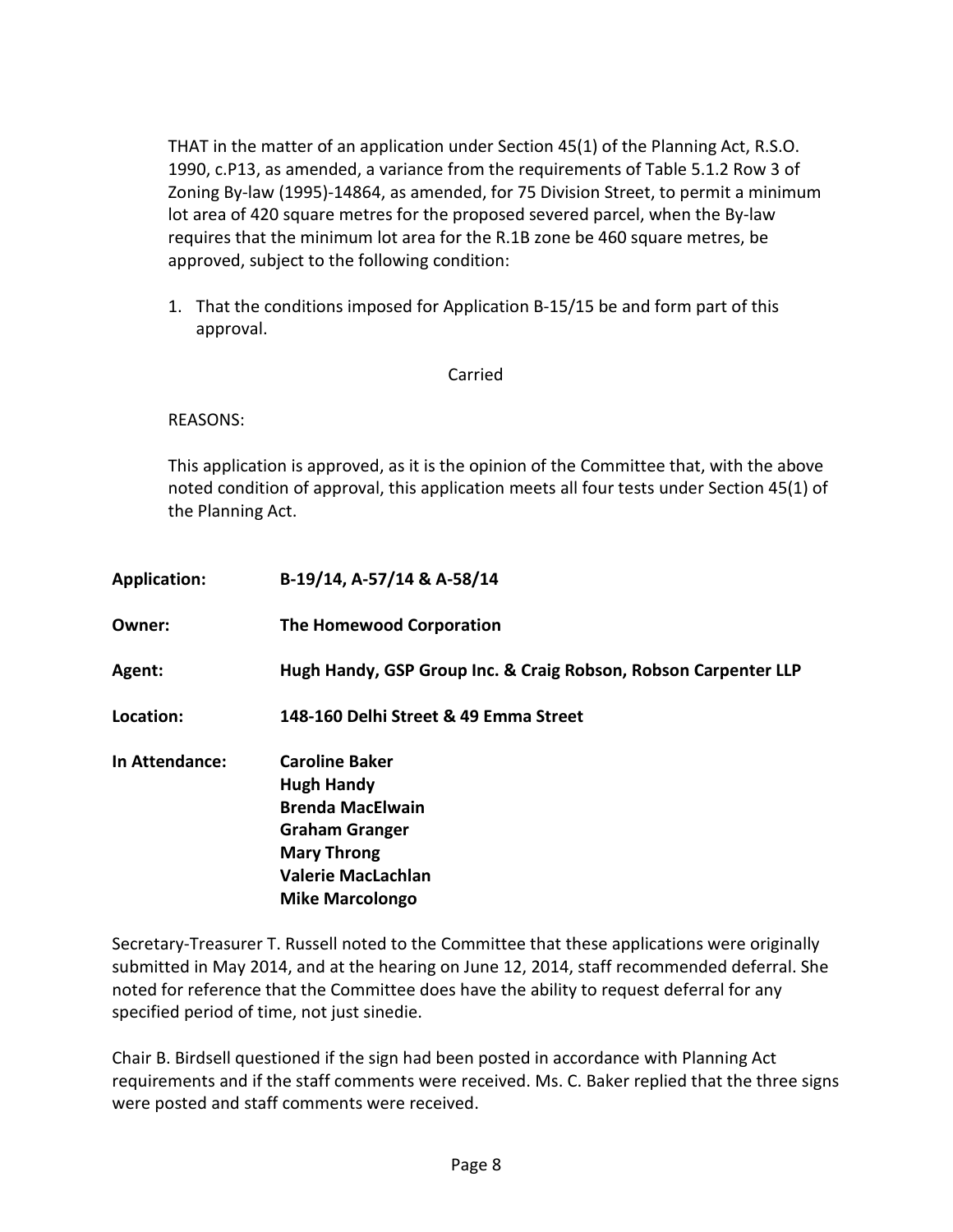Ms. C. Baker explained that the reason the applicant is requesting deferral is to allow more time to work with staff and to provide more information regarding natural and cultural heritage issues. She clarified that the intent of the severance application is to allow the owner to register a second mortgage on the property and the owner intends to retain ownership of the severed lot.

Mr. M. Marcolongo, resident of Mitchell Street, indicated that a number of neighbours are concerned about the applications. He encouraged the applicant to work with the neighbourhood community.

Having had regard to the matters under Section 51(24) of the Planning Act, R.S.O. 1990, Chapter P.13 as amended, and having considered whether a plan of subdivision of the land in accordance with Section 51 of the said Act is necessary for the proper and orderly development of the land, and

Having considered whether or not the variance(s) requested are minor and desirable for the appropriate development and use of the land and that the general intent and purpose of the Zoning By-law and the Official Plan will be maintained, and that this application has met the requirements of Section 45(1) of the Planning Act, R.S.O. 1990, Chapter P.13 as amended,

Moved by M. Bosch and seconded by S. Dykstra,

THAT Applications B-19/14, A-57/14 and A-58/14 for 148-160 Delhi Street and 49 Emma Street, be deferred sinedie, and in accordance with the Committee's policy on applications deferred sinedie, that the application will be considered to be withdrawn if not dealt with within 12 months of deferral and that the deferral application fee be paid prior to reconsideration of the application.

Carried

REASONS:

These applications are deferred in order for the submission of additional information.

| <b>Application:</b> | $A-41/15$                                       |
|---------------------|-------------------------------------------------|
| Owner:              | Sandra Parmegiani and Russell Kilbourn          |
| Agent:              | <b>Thomas Ziegler, Corner Stone Contracting</b> |
| Location:           | <b>71 Yorkshire Street South</b>                |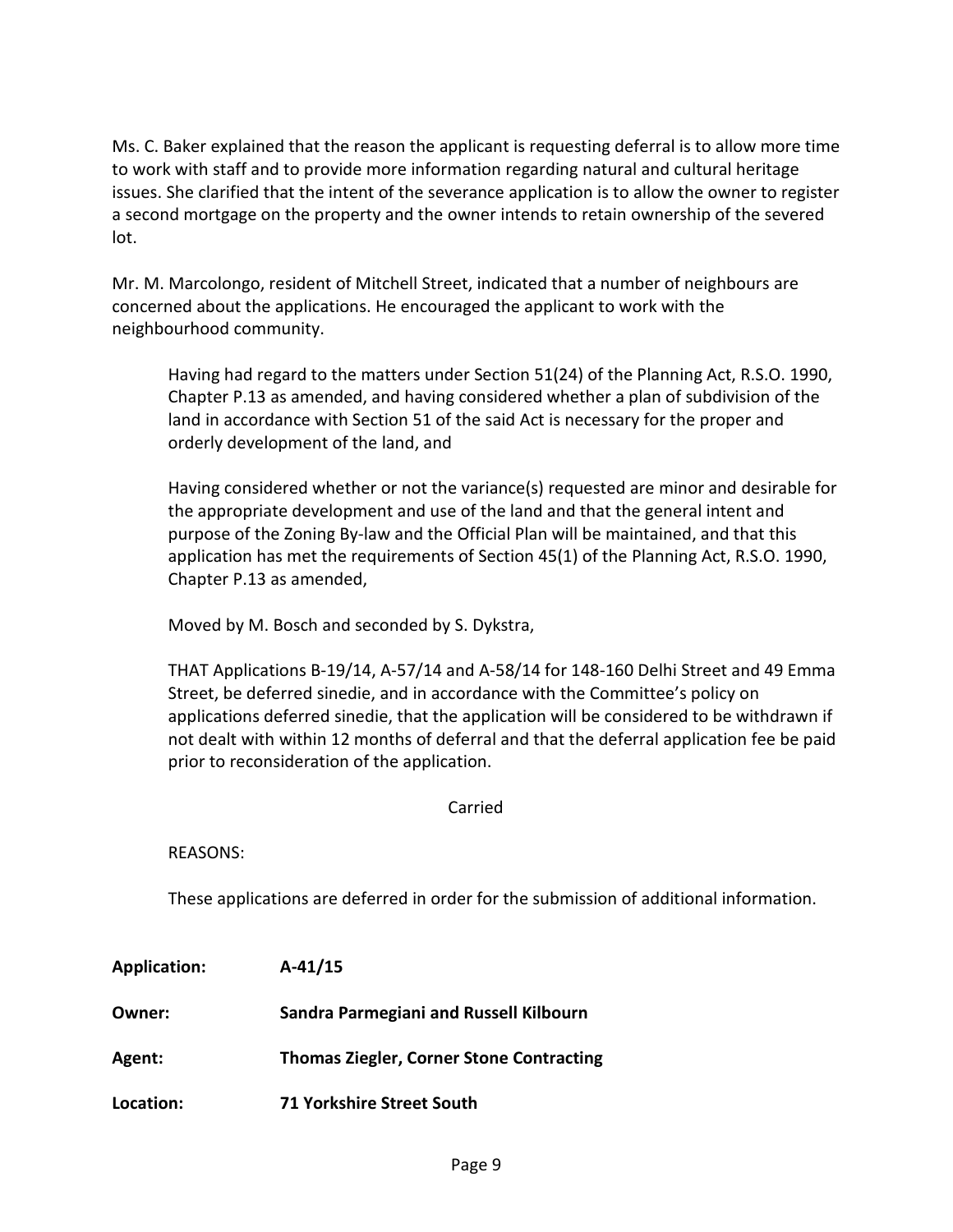## **In Attendance: Thomas Ziegler Russell Kilbourn Catherine Nugent**

Chair B. Birdsell questioned if the sign had been posted in accordance with Planning Act requirements and if the staff comments were received. Mr. T. Ziegler replied that the sign was posted and comments were received.

Mr. T. Ziegler, Cornerstone Contracting, representative of the owners, outlined the reasons for the application.

Committee member K. Ash pointed out the dimensions of the property and the gross floor area of the proposed structure were missing from the application. Mr. T. Ziegler confirmed the ground floor area of the proposed accessory building will be 60.1 square metres and the area of the mezzanine will be approximately 27 square metres.

Planner T. Donegani confirmed that the Zoning By-law requires that the total area of an accessory building in a residential area shall not exceed 70 square metres. He noted that Zoning staff consider the 70 square metres to reference ground floor area, not gross floor area, as total area is not defined in the By-law.

Committee member K. Ash expressed concerns regarding the total gross floor area, the excessive height and size in relation to the property, and possible future uses if bathroom facilities are installed. She indicated that she would not support the application as she did not feel the request was minor, does not meet the intent of the Zoning By-law, and is not desirable for the area.

Committee member M. Bosch indicated concerns about possible use problems in the future in regards to the proposed plumbing in the structure and commented that two-storeys for an accessory building is excessive.

Mr. T. Ziegler confirmed that the second level is proposed for book storage as it is much drier on the second level. He confirmed that the plumbing was proposed as the dwelling has no bathroom on the first two floors.

In response to a question from Committee member K. Ash regarding appropriate notice, Secretary-Treasurer T. Russell stated that the area of the proposed structure noted on the public hearing notice reflected the ground floor area size only.

Ms. C. Nugent, neighbour, presented concerns that the proposed height of the structure would reduce sunlight into her garden and construction could destroy the roots of the nearby walnut tree. She displayed photos of her backyard and tree to the Committee. Mr. T. Ziegler clarified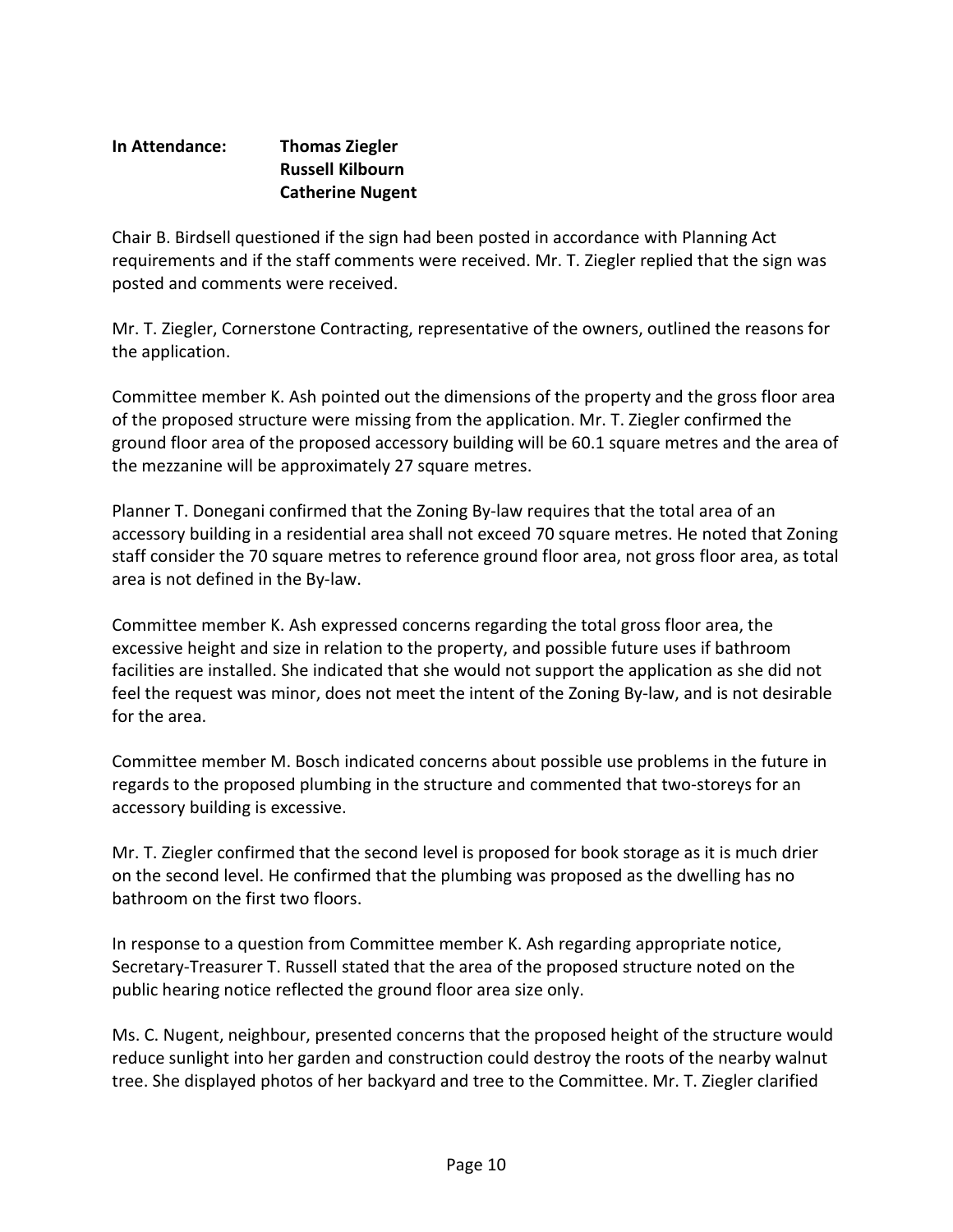that the applicant is trying to mitigate the sunlight reduction and tree impacts by reconstructing the structure away from the property line and re-using the existing foundation.

Having considered whether or not the variance(s) requested are minor and desirable for the appropriate development and use of the land and that the general intent and purpose of the Zoning By-law and the Official Plan will be maintained, and that this application has met the requirements of Section 45(1) of the Planning Act, R.S.O. 1990, Chapter P.13 as amended,

Moved by K. Ash and seconded by M. Bosch,

THAT in the matter of an application under Section 45(1) of the Planning Act, R.S.O. 1990, c.P13, as amended, a variance from the requirements of Section 4.5.2.1 of Zoning By-law (1995)-14864, as amended, for 71 Yorkshire Street South, to permit the proposed accessory structure to have a height of 5.8 metres, when the By-law requires that in a residential zone, an accessory structure shall not exceed 3.6 metres in height, be refused.

### Carried

## REASONS:

This application is refused, as it is the opinion of the Committee that this application does not meet all four tests under Section 45(1) of the Planning Act.

| <b>Application:</b>   | $A-42/15$                                                                                                                                    |
|-----------------------|----------------------------------------------------------------------------------------------------------------------------------------------|
| Owner:                | <b>Adabelle Bennett and William Dukelow</b>                                                                                                  |
| <b>Agent:</b>         | Kevin Thompson, SmithValeriote Law Firm LLP                                                                                                  |
| Location:             | <b>186 Norfolk Street</b>                                                                                                                    |
| <b>In Attendance:</b> | Jennifer Sumner<br><b>John McMurty</b><br><b>Kevin Thompson</b><br><b>William Dukelow</b><br><b>John Clark</b><br><b>Jennifer Wallington</b> |

Committee member K. Ash left at 4:51 p.m. and returned at 4:53 p.m.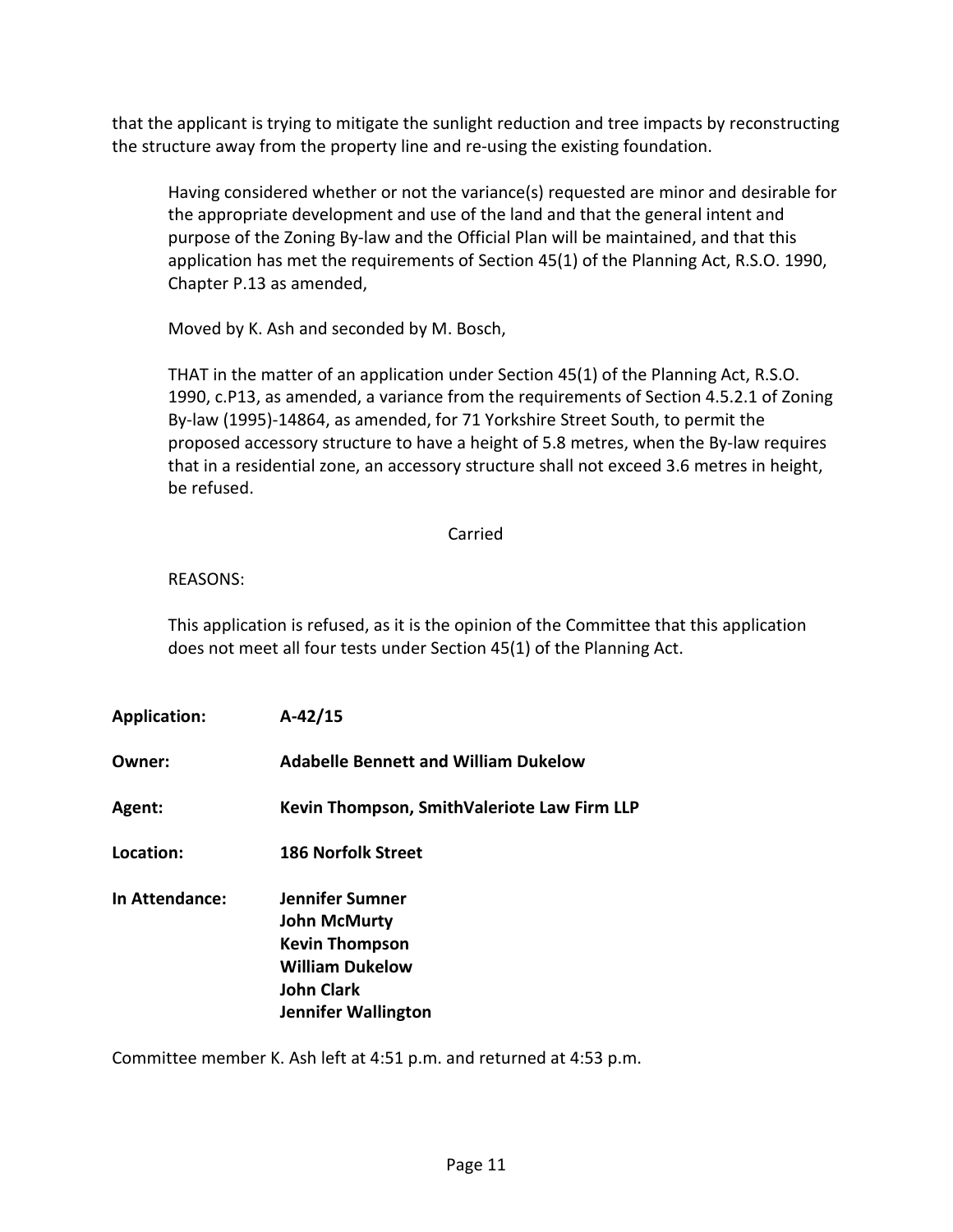Chair B. Birdsell questioned if the sign had been posted in accordance with Planning Act requirements and if the staff comments were received. Mr. K. Thompson replied that the signs were posted and comments received.

Mr. K. Thompson, representative of Sidonio's Custom Men's Shoppe Ltd., the proposed purchaser of the property, provided drawings of existing and proposed conditions to the Committee. He explained the drawings and related application. He stated that there were no concerns with the first two proposed conditions, but wanted to clarify if full site plan approval is required for the third condition regarding the parking spaces. Mr. K. Thompson provided three documents regarding section 41 of the Planning Act for the Committee's reference.

Planner L. Sulatycki indicated that the parking lot is existing and is not required to go through full site plan approval. She clarified that a scoped site plan would be required along with an agreement or undertaking, and the site plan would not need to go through the Site Plan Review Committee. Mr. K. Thompson requested that the third condition be revised to clarify that the plan does not need to be reviewed by the Site Plan Review Committee. Planner L. Sulatycki agreed.

Mr. K. Thompson addressed concerns outlined in the letter from Mr. J. McMurty and J. Sumner. Mr. K. Thompson indicated that there is no objection to permitting only a boutique clothing store and would like to retain the garage as it was discovered that the garage contains two legal parking spaces.

In response to questions from Committee members L. Janis and S. Dykstra regarding the safety of the basement walkout, Mr. P. Brombal, potential purchaser, replied that safety measures could be entertained upon further information.

Committee member M. Bosch stated he was concerned about future retail uses. In response to Committee member M. Bosch's question regarding parking spaces encroaching on City property, Planner L. Sulatycki replied that it is not the City's preference to enter into encroachments agreements for parking and staff were satisfied with the number of parking spaces proposed. She clarified that City staff would likely refuse an encroachment agreement for parking if proposed.

In response to a question from Committee member K. Ash, Planner L. Sulatycki replied that staff did not feel it was necessary to limit the retail use due to the existing limited ground floor area. She indicated that the Downtown Secondary Plan envisions small-scale retail uses in this area and boutique clothing store is not a defined term in the Zoning By-law.

Committee member K. Ash noted that there was an easement to the right side of the property.

In response to questions from Committee member D. Kendrick, Planner L. Sulatycki confirmed that since no development and re-grading are being proposed, a tree preservation plan was not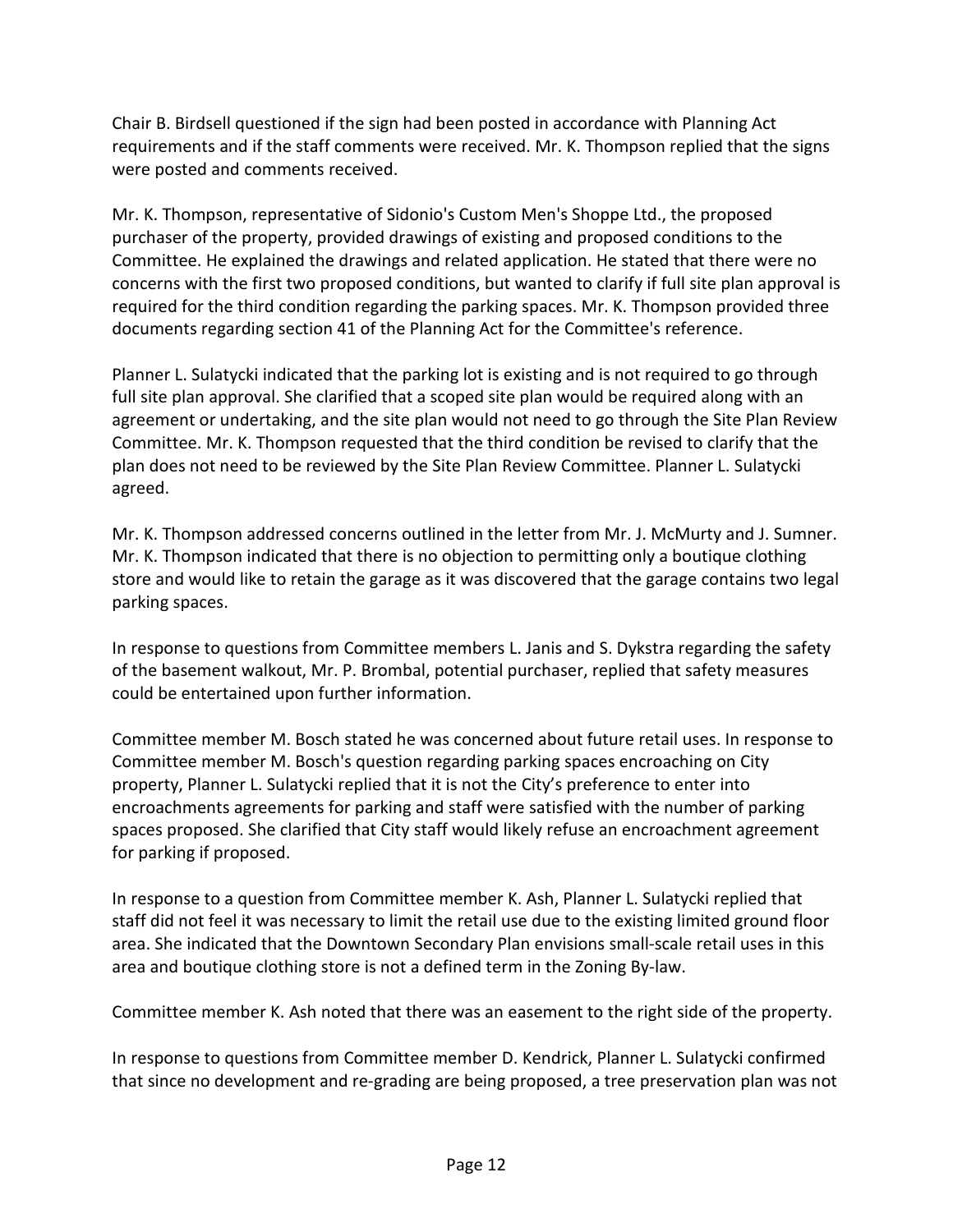required. She clarified that parking is not permitted on the City's right-of-way without permission, and that this is monitored based on a complaint basis.

Mr. J. McMurty, neighbour, stated he would like to see the use limited to a boutique clothing store and is satisfied now that the garage will remain. Planner L. Sulatycki explained that since the Zoning By-law does not define a boutique clothing store, the Committee would need to provide a definition, and that this use cannot be based on price.

In response to a question from Chair B. Birdsell, Planner L. Sulatycki clarified that the use is based on the property, not the owner.

Mr. W. Dukelow, current owner, stated he supports the application.

Planner L. Sulatycki clarified that the Zoning By-law does not specifically define a clothing store due to its general nature. She noted that boutique is defined as a retail establishment with a maximum gross floor area of 100 square metres.

Mr. K. Thompson indicated that if a decision is not made quickly, the purchase agreement may be in jeopardy. He mentioned that even if the use is limited now, it would be superseded later when the Downtown Secondary Plan comes into effect.

Committee member P. Ross suggested the use be limited to a retail clothing store. Planner L. Sulatycki replied that this is sufficient.

The Committee discussed various ways of wording the third condition to clarify that full site plan approval is not required.

Having considered whether or not the variance(s) requested are minor and desirable for the appropriate development and use of the land and that the general intent and purpose of the Zoning By-law and the Official Plan will be maintained, and that this application has met the requirements of Section 45(1) of the Planning Act, R.S.O. 1990, Chapter P.13 as amended,

Moved by P. Ross and seconded by D. Kendrick,

THAT in the matter of an application under Section 45(1) of the Planning Act, R.S.O. 1990, c.P13, as amended, a variance from the requirements of Sections 6.5.1, 4.13.2.3, 4.13.3.1, and 4.13.4.2 of Zoning By-law (1995)-14864, as amended, for 186 Norfolk Street,

a) to permit a retail establishment as an additional permitted use, when the By-law permits a variety of uses in the OR zone, but it does not include a retail establishment;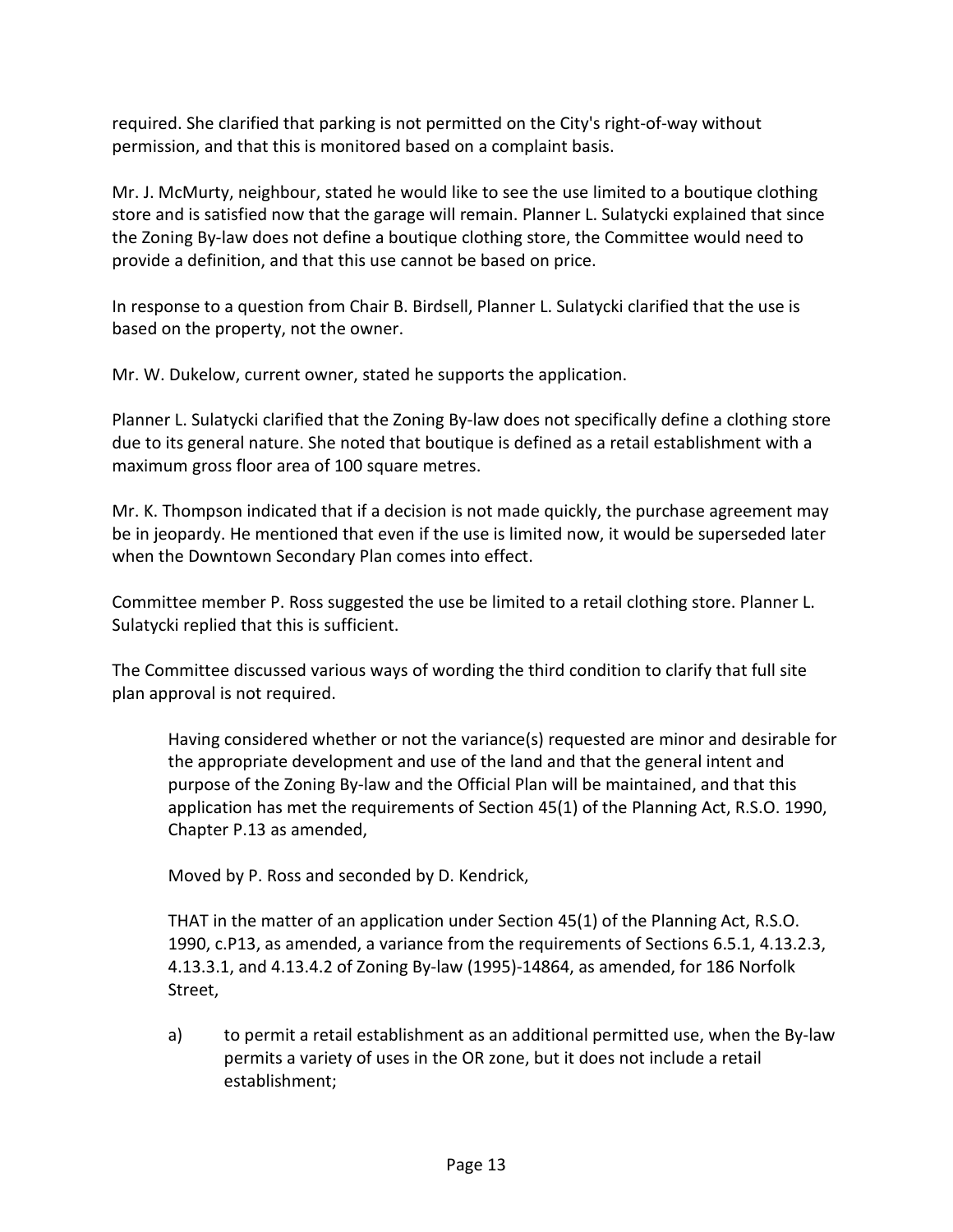- b) to permit parking spaces to be within 1.5 metres and 0.1 metres of the street line, for the west and east sides of the parking lot, respectively, when the By-law requires that uncovered parking areas shall be located within all yards in the OR zone provided that no part of a parking space is located closer than 3 metres to any street line;
- c) to permit the off-street parking area to provide means of ingress and egress to and from a street in a forward or backward motion, when the By-law requires that every off-street parking area for non-residential uses shall be provided with adequate means of ingress and egress to and from a street or lane, in a forward motion only; and
- d) to permit a total of ten (10) off-street parking spaces be provided for the office use and retail establishment, when the By-law requires that a total of fifteen (15) off-street parking spaces be provided for the office use [1 parking space per 33  $m<sup>2</sup>$  of gross floor area] and retail establishment use [1 parking space per 16.5m<sup>2</sup> of gross floor area),

be approved, subject to the following conditions:

- 1. That the owner pays the actual cost of the removal of a portion of the existing post and chain fence, wood lattice and concrete curb stops and the existing asphalt pavement within the road allowance, including the restoration of the boulevard with topsoil and sod, with the estimated cost of the works as determined necessary by the General Manager/City Engineer being paid, prior to the issuance of a building permit.
- 2. That the retail clothing establishment be limited to the existing ground floor.
- 3. That the applicant provides a plan to the satisfaction of the General Manager of Planning, Urban Design and Building Services that shows the re-configured parking spaces, including the accessible parking spaces.

Carried

REASONS:

This application is approved, as it is the opinion of the Committee that, with the above noted conditions of approval, this application meets all four tests under Section 45(1) of the Planning Act.

**Application: A-43/15**

**Owner: Cameron Green**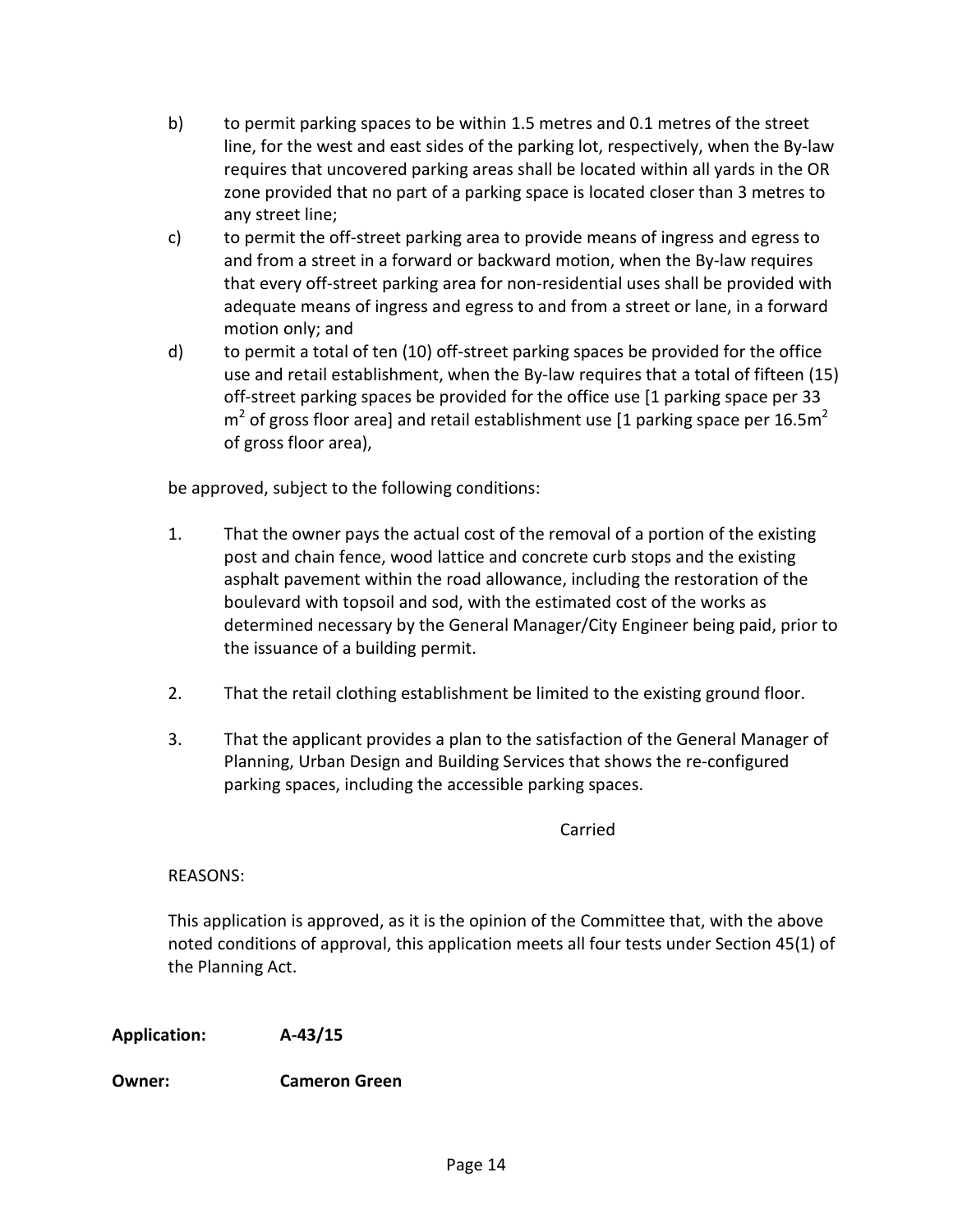# **Agent: Kevin Thompson, SmithValeriote Law Firm LLP**

**Location: 74 Suburban Avenue**

## **In Attendance: Kevin Thompson**

Chair B. Birdsell questioned if the sign had been posted in accordance with Planning Act requirements and if the staff comments were received. Mr. K. Thompson replied that the sign was posted and comments were received.

Mr. K. Thompson handed out drawings to the Committee and outlined the application. He clarified that the maximum amount of parking able to fit on the property is 57; however, he was unsure if this number can be maintained, as there was not sufficient time to consult with staff prior to the hearing. He explained that there is some urgency to proceeding with the application as there is an existing Order to Comply on the property and the variance is needed in order for a building permit to be issued. He requested that the first condition be scoped down so it only deals with parking ingress and egress.

Planner T. Donegani stated that he wanted to ensure that there is a consistent site plan that addresses the deficiencies mentioned in the staff comments.

Committee member S. Dykstra stated that it is up to the applicant to determine the parking request.

Mr. K. Thompson clarified that the Order to Comply is in regards to improvements that have been made to the interior of the building.

In regards to Committee member D. Kendrick's question regarding enforcement for outstanding building issues, Planner T. Donegani said the only option at that time was for the City to provide correspondence to encourage to the owner to comply. Mr. K. Thompson stated that the owner intends to obtain site plan approval.

Planner T. Donegani clarified that the drawings shown to the Committee are part of an approved site plan, but not part of a site plan agreement.

No members of the public spoke in support or opposition of the application.

Having considered whether or not the variance(s) requested are minor and desirable for the appropriate development and use of the land and that the general intent and purpose of the Zoning By-law and the Official Plan will be maintained, and that this application has met the requirements of Section 45(1) of the Planning Act, R.S.O. 1990, Chapter P.13 as amended,

Moved by S. Dykstra and seconded by D. Kendrick,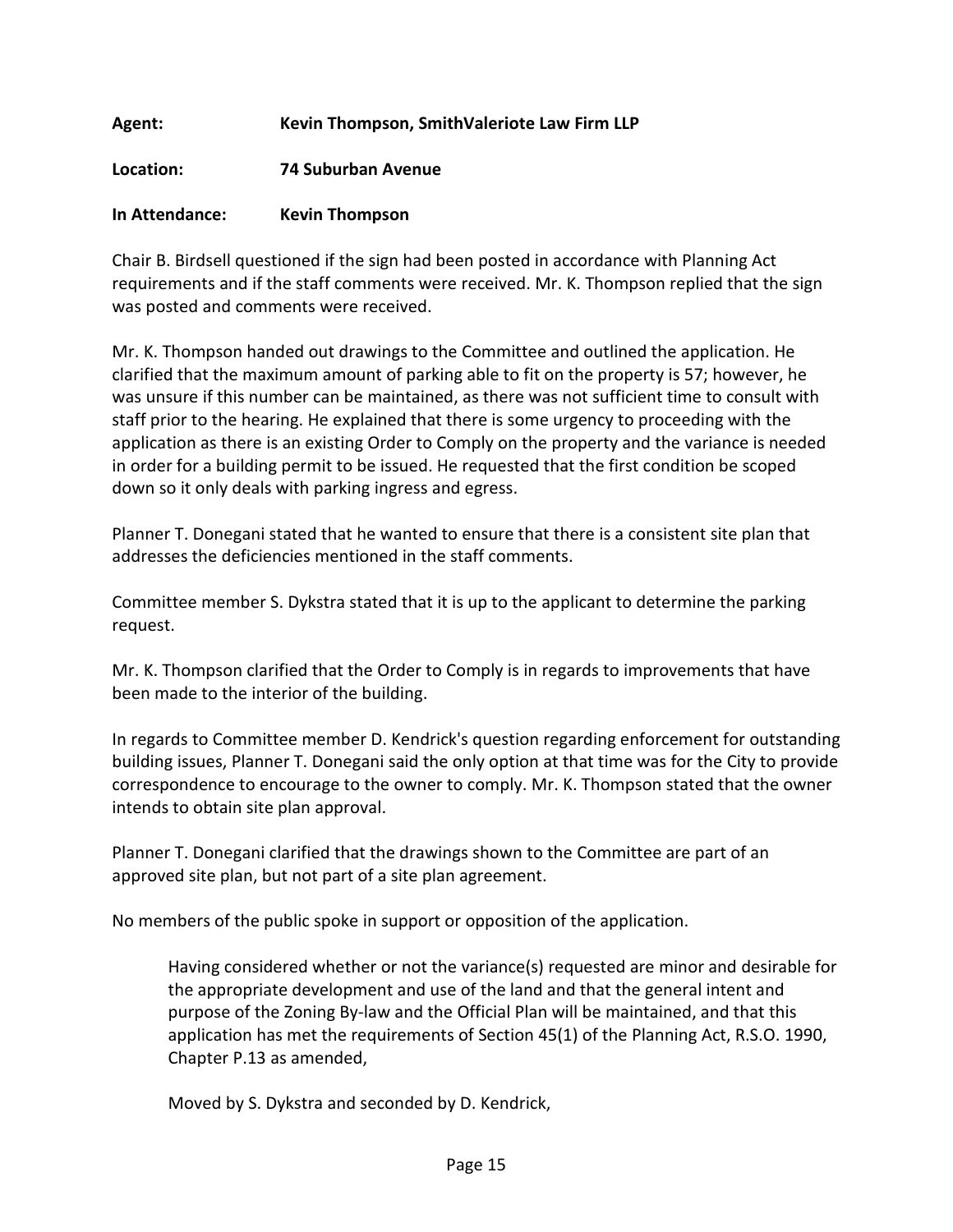THAT in the matter of an application under Section 45(1) of the Planning Act, R.S.O. 1990, c.P13, as amended, a variance from the requirements of Sections 7.3.4.3.1 and 4.13.4.2 of Zoning By-law (1995)-14864, as amended, for 74 Suburban Avenue,

- a) to permit a vehicle body shop as an additional permitted use, when the By-law permits a variety of uses in the B.4-3 zone, but it does not include a vehicle body shop, and
- b) to permit a total of fifty seven (57) off-street parking spaces be provided for the vehicle body shop use, when the By-law does not provide a specific parking ratio for a vehicle body shop use, but the By-law requires one (1) off-street parking space per  $14m<sup>2</sup>$  of gross floor area for a vehicle repair shop or vehicle specialty repair shop [total of 67 spaces required],

be approved, subject to the following conditions:

- 1. The owner agrees to submit a new site plan and receives approval from the City, in accordance with Section 41 of The Planning Act, a fully detailed site plan indicating the location of existing buildings, landscaping, parking, circulation, access, lighting, grading and drainage, servicing, to the satisfaction of the General Manager of Planning Services, prior to the issuance of a building permit for a vehicle body shop establishment in the existing building.
- 2. That the owner shall develop the property in accordance with the approved site plan and grading and drainage plan, within one hundred and twenty (120) days of site plan approval.

Carried

### REASONS:

This application is approved, as it is the opinion of the Committee that, with the above noted conditions of approval, this application meets all four tests under Section 45(1) of the Planning Act.

| <b>Application:</b> | $A-44/15$                                     |
|---------------------|-----------------------------------------------|
| Owner:              | <b>Jeff Bousfield and James Kritz</b>         |
| Agent:              | Lloyd Grinham, L. Alan Grinham Architect Inc. |
| Location:           | 48-52 Macdonell Street                        |
| In Attendance:      | <b>Lloyd Grinham</b>                          |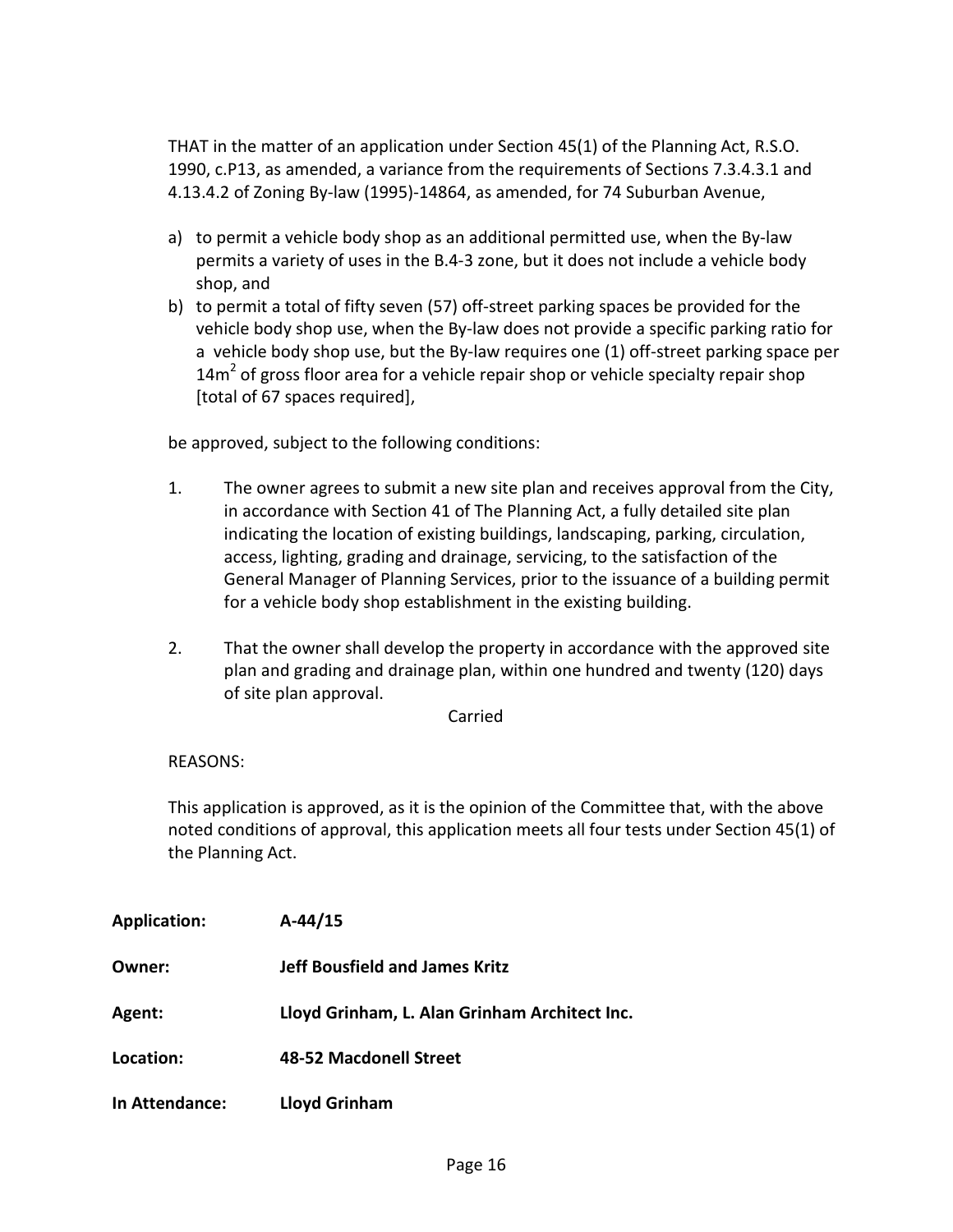**Conrad Aikens Justin Corstorphine Derek Boudreau Aldo Carere Anthony Veder Eric Chevalin Jeff Bousfield**

Committee member D. Kendrick left the room at 5:56 p.m. and returned at 5:58 p.m.

Chair B. Birdsell questioned if the sign had been posted in accordance with Planning Act requirements and if the staff comments were received. Mr. L. Grinham replied that the sign was posted and comments received.

Mr. L. Grinham, representative of the owners, indicated the owner is agreeable to the staff comments and to rectifying concerns about the exit. He explained that other interior and exterior improvements to the property are planned, including transforming to more of a restaurant use. In regards to the letters received, Mr. L. Grinham stated that the noise and garbage concerns outlined would typically be enforced by By-law enforcement.

In response to Committee member M. Bosch's question, Mr. L. Grinham said the time the patio needs to be vacated follows the liquor licensing rules. He explained that they plan to have a solid board fence to help absorb the noise and light.

Mr. A. Carere, owner of four residential apartments nearby, expressed concerns about noise and garbage being generated from the patio.

Committee member S. Dykstra asked if anything can be done to mitigate the noise and garbage concerns, such as increasing the fence height. Mr. L. Grinham said staff had indicated that the maximum fence height permitted is 1.8 metres. Chair B. Birdsell recommended that the applicant work with staff and the neighbour to provide a solution to these issues.

Mr. A. Veder, representing a property on Macdonell Street, provided concerns about noise, garbage, and lack of By-law enforcement in the area.

Mr. L. Grinham stated that the effect of the transformation from the present use to more of a restaurant use may help with these concerns. He stated that he is unsure if that the proposed movement of the patio more toward the rear will have a substantial additional effect on noise.

In response to Committee member L. Janis' question about the renovations, Mr. L. Grinham replied the plans are currently being prepared for the interior renovation and will be submitted soon. He stated that the intent is for the patio to be built first and it is proposed to be open air patio without a roof.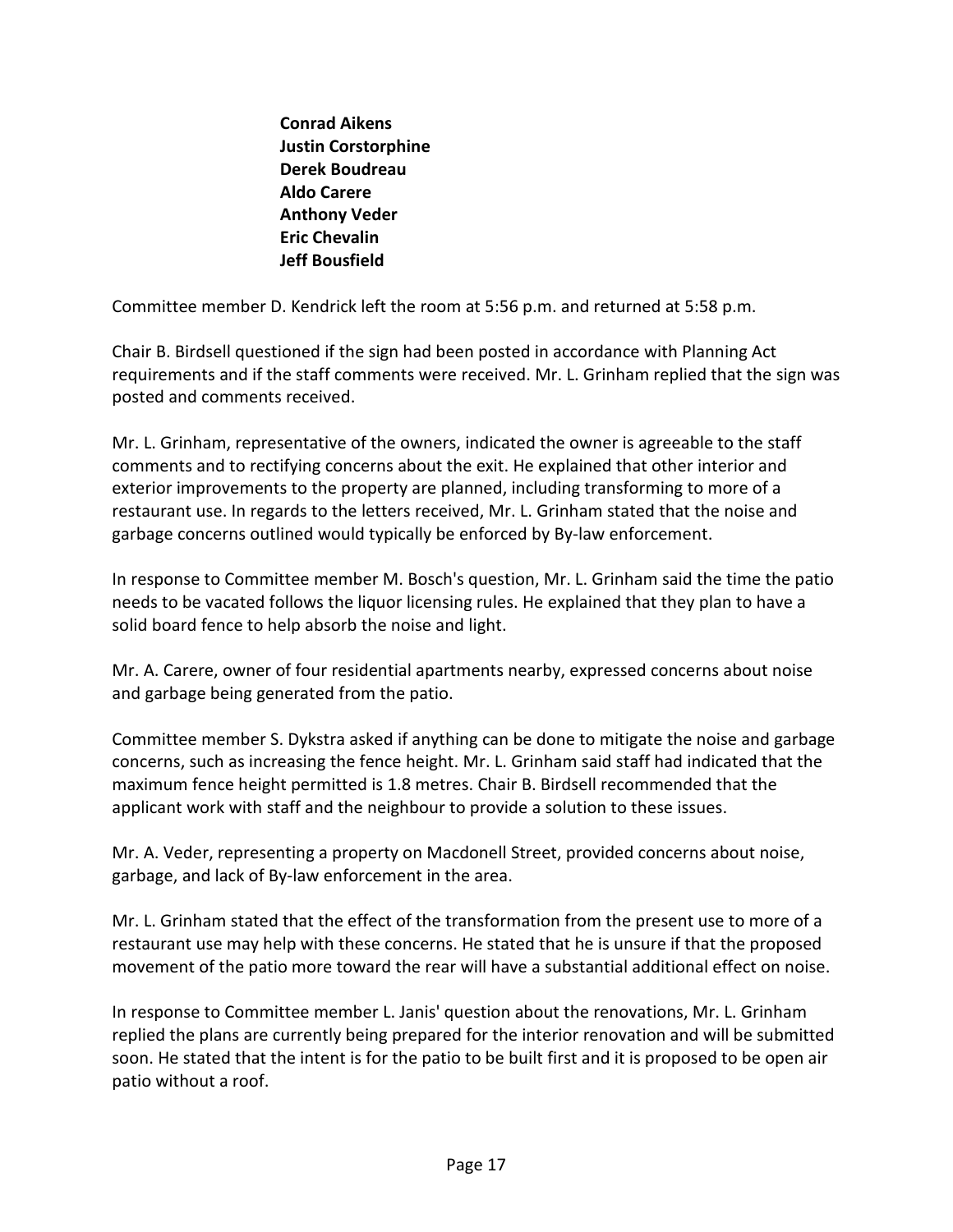Mr. J. Bousfield, property owner, said he is supportive of the application.

Having considered whether or not the variance(s) requested are minor and desirable for the appropriate development and use of the land and that the general intent and purpose of the Zoning By-law and the Official Plan will be maintained, and that this application has met the requirements of Section 45(1) of the Planning Act, R.S.O. 1990, Chapter P.13 as amended,

Moved by M. Bosch and seconded by P. Ross,

THAT in the matter of an application under Section 45(1) of the Planning Act, R.S.O. 1990, c.P13, as amended, a variance from the requirements of Section 4.17.2.5 of Zoning By-law (1995)-14864, as amended, for 48-52 Macdonell Street, to permit the proposed outdoor patio to be located 0 metres from any loading space, parking space, parking aisle or driveway, when the By-law requires that every outdoor patio shall be located a minimum of 3 metres away from any loading space, parking space, parking aisle or driveway,

be approved, subject to the following condition:

1. That any garbage and refuse areas be visually screened from the seating area by a wood screened fence.

Carried

REASONS:

This application is approved, as it is the opinion of the Committee that, with the above noted condition of approval, this application meets all four tests under Section 45(1) of the Planning Act.

| <b>Application:</b>   | $B-16/15$                               |
|-----------------------|-----------------------------------------|
| Owner:                | <b>Paul and Maria Leombruni</b>         |
| Agent:                | Jeff Buisman, Van Harten Surveying Inc. |
| Location:             | 315 Victoria Road North                 |
| <b>In Attendance:</b> | <b>Paul Leombruni</b>                   |
|                       | Josh Leombruni                          |
|                       | <b>Jeff Buisman</b>                     |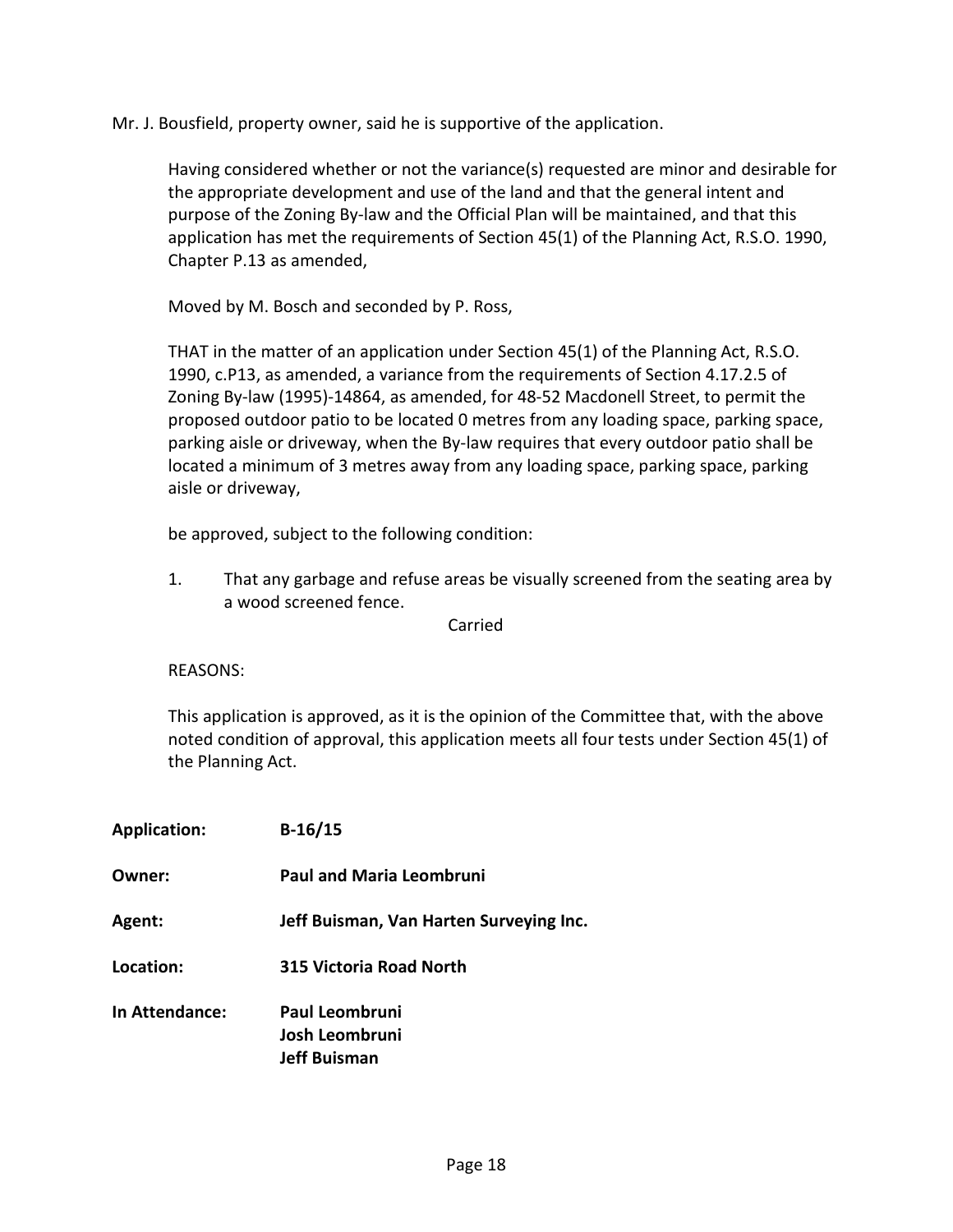Chair B. Birdsell questioned if the sign had been posted in accordance with Planning Act requirements and if the staff comments were received. Mr. J. Buisman replied that the sign was posted and comments received.

Mr. J. Buisman, agent for the application, explained that a previous consent application had been approved by the Committee, but lapsed. He indicated that the owner would like to proceed with a flag shaped lot this time to allow for additional amenity space. To address staff concerns regarding the flag shape of the lot, Mr. J. Buisman suggested that a condition be added requiring the dwellings to have a minimum rear yard setback of 27 metres.

Committee member K. Ash noted that there were no conditions recommended by Planning staff provided. Planner T. Donegani replied that Planning staff are recommending refusal so conditions were not included. In response to Committee member K. Ash's question, Planner T. Donegani stated that these conditions will be the standard conditions, as outlined in the first consent application (File B-15/15), with the exception that the condition requiring a tree preservation plan should state prepare not revise. Mr. J. Buisman confirmed these conditions were acceptable.

Chair B. Birdsell commented that he felt it was inappropriate for planning staff to assume the Committee would refuse the application by omitting conditions.

Committee member M. Bosch indicated that he prefers the lots to be straight and narrow to be consistent with the area and would not support a flag shaped lot.

Committee member D. Kendrick asked if the recommended conditions from the previous consent approval would be applicable. Planner T. Donegani explained that the Planning conditions provided in the consent application earlier this evening (File B-15/15) would be more in line with common practice.

Committee member K. Ash stated that the proposal will not alter the streetscape and is supportive of the application. She stated that she did not feel the minimum rear yard setback was necessary.

Committee member L. Janis commented that she does not feel this application is considering the long view, as the owner may have trouble selling the lot in the future.

Committee member M. Bosch stated he would not be supporting the application as he feels it is not desirable for the area.

No members of the public spoke in support or opposition.

Having had regard to the matters under Section 51(24) of the Planning Act, R.S.O. 1990, Chapter P.13 as amended, and having considered whether a plan of subdivision of the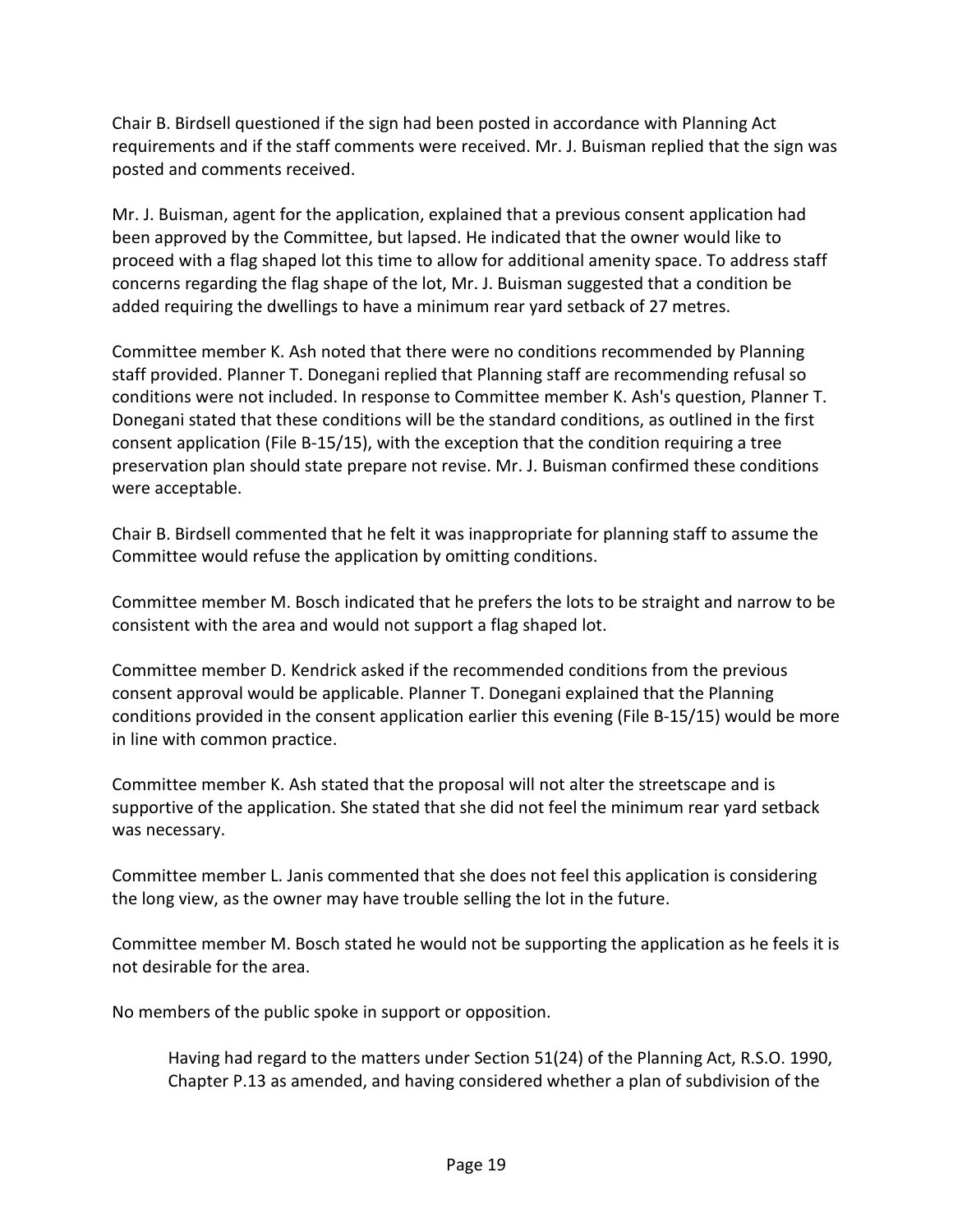land in accordance with Section 51 of the said Act is necessary for the proper and orderly development of the land,

Moved by K. Ash and seconded by D. Kendrick,

THAT in the matter of an application under Section 53(1) of the Planning Act, R.S.O. 1990, c.P13, as amended, consent for severance of Part of Lot 1, Concession 6, Division 'C', municipally known as 315 Victoria Road North, a parcel with a frontage along Victoria Road North of 15 metres, a depth of 33.8 metres, and an area of 507 square metres,

be approved, subject to the following conditions:

- 1. Prior to endorsation of the deeds, the owner shall be responsible for all of the costs associated with the demolition and removal of the existing dwelling and accessory buildings from the proposed retained lands and the proposed lands to be severed.
- 2. That the owner pays all the costs associated with the removal of the existing sanitary and water service laterals to the existing house from the proposed retained lands and from the proposed severed lands, satisfactory to the Plumbing/Sewage System Inspector, prior to endorsation of the deeds.
- 3. That the owner pays the actual cost of the removal of the existing sanitary and water service laterals from the road allowance, with the estimated cost of the works as determined necessary by the General Manager/City Engineer being paid, prior to endorsation of the deeds.
- 4. That the owner pays the actual cost of constructing new sanitary and water service laterals to the proposed retained lands and to the proposed severed lands including the cost of any curb cuts and/or curb fills required, with the estimated cost of the works as determined necessary by the General Manager/City Engineer being paid, prior to the issuance of any building permits.
- 5. That the owner pays the actual cost associated with the removal of the existing asphalt pavement within the road allowance from the area of the existing driveway entrance, the restoration of the boulevard with topsoil and sod where required including any required curb fill, with the estimated cost of the works as determined necessary by the General Manager/City Engineer being paid, prior to the issuance of any building permits.
- 6. That the owner pays the actual cost of the construction of the new driveway entrances, including the required curb cuts and/or curb fills, with the estimated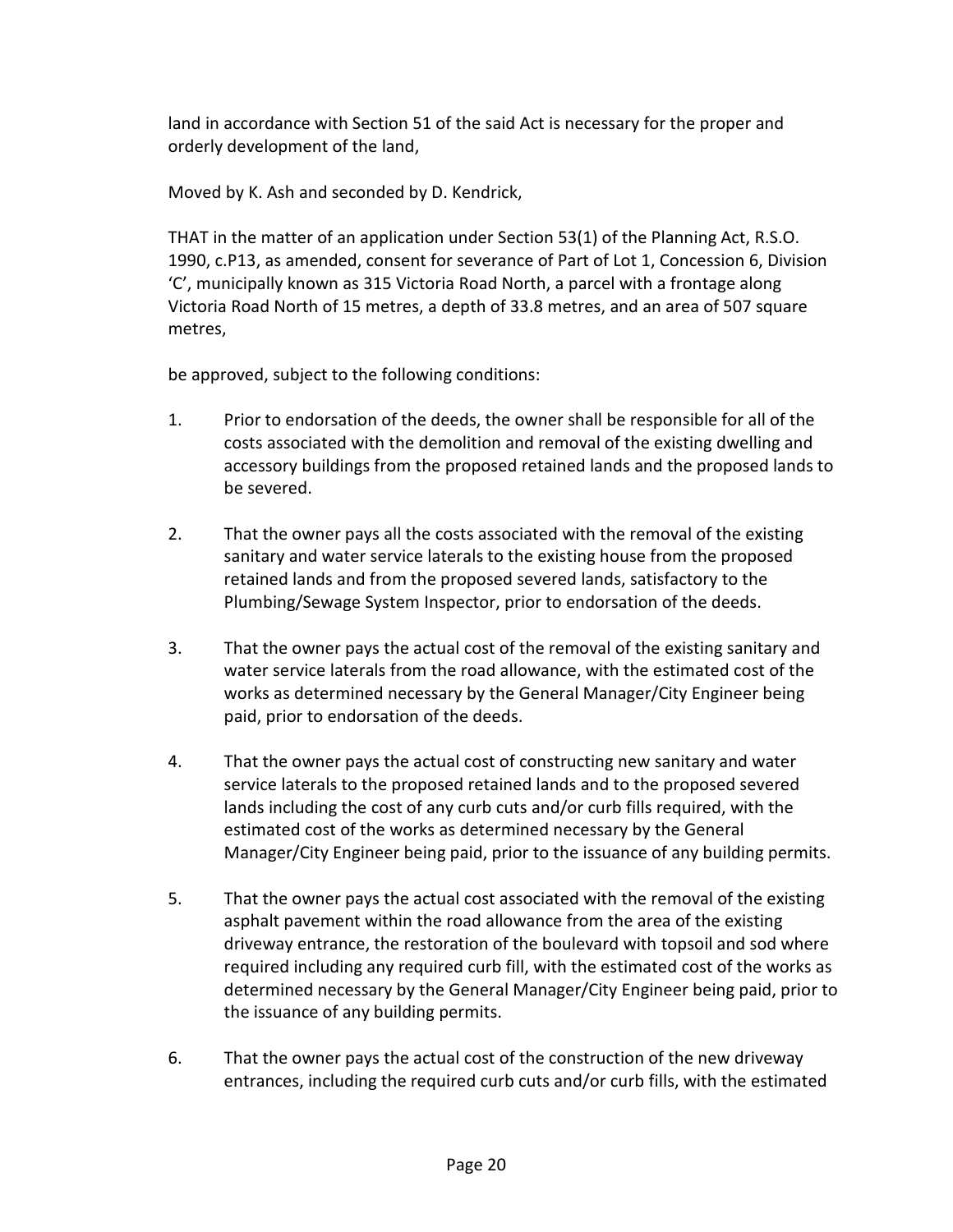cost of the works as determined necessary by the General Manager/City Engineer being paid, prior to the issuance of any building permits.

- 7. That prior to the issuance of any building permits on the proposed retained lands and the proposed severed lands, the owner shall pay the flat rate charge established by the City per metre of road frontage to be applied to tree planting for the proposed retained lands and the for the proposed severed lands.
- 8. That the owner enters into a Storm Sewer Agreement, as established by the City, providing for a grading and drainage plan, registered on title, prior to endorsation of the deeds.
- 9. That the owner constructs the new dwellings at such an elevation that the lowest level of the buildings can be serviced with a gravity connection to the sanitary sewer.
- 10. That a legal off-street parking space is created on the proposed retained lands and proposed severed lands at a minimum setback of 6.0-metres from the Victoria Road property line.
- 11. That the owner grades, develops and maintains the site in accordance with a Site Plan that has been submitted to and approved by the General Manager/City Engineer.
- 12. Prior to the issuance of any building permit, the owner shall construct, install and maintain erosion and sediment control facilities, satisfactory to the General Manager/City Engineer, in accordance with a plan that has been submitted to and approved by the General Manager/City Engineer.
- 13. Prior to the issuance of a building permit, the owner agrees to install sump pumps unless a gravity outlet for the foundation drain can be provided on the lot. Furthermore, all sump pumps must be discharged to the rear yard.
- 14. That the owner shall make arrangements satisfactory to the Technical Services Department of Guelph Hydro Electric Systems Inc. for the installation of an underground hydro service to the proposed new dwelling, prior to the issuance of a building permit.
- 15. That the owner makes satisfactory arrangements with Union Gas for the servicing of the lands, as well as provisions for any easements and/or rights-ofway for their plants, prior to the issuance of any building permits.
- 16. The owner shall ensure that all telephone service and cable TV service on the lands shall be underground. The owner shall enter into a servicing agreement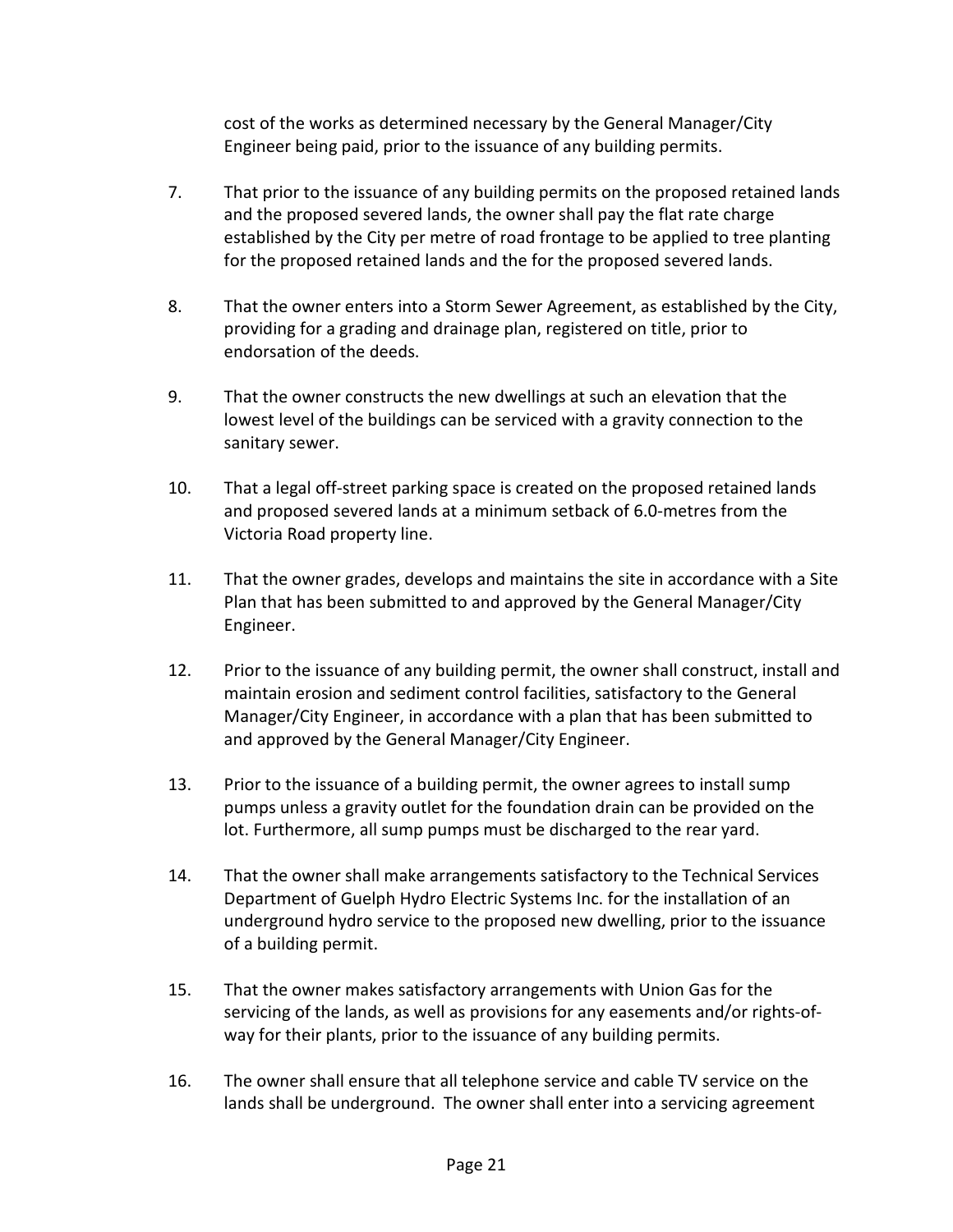with the appropriate service providers for the installation of underground utility services, prior to the issuance of any building permits.

- 17. That prior to endorsation of the deeds, the owner shall enter into an agreement with the City, registered on title, satisfactory to the General Manager/City Engineer, agreeing to satisfy the above-noted conditions and to develop the site in accordance with the approved plans.
- 18. Prior to the issuance of any building permit for the lands, the owner shall pay to the City, the City's total cost of reproduction and distribution of the Guelph Residents' Environmental Handbook, to all future homeowners or households within the project, with such payment based on a cost of one handbook per residential dwelling unit, as determined by the City.
- 19. That the applicant pay to the City, as determined applicable by the City's Director of Finance, development charges and education development charges, in accordance with City of Guelph Development Charges By-law (2009)-18729, as amended from time to time, or any successor thereof, and in accordance with the Education Development Charges By-laws of the Upper Grand District School Board (Wellington County) and the Wellington Catholic District School Board, as amended from time to time, or any successor by-laws thereof, prior to issuance of a building permit, at the rate in effect at the time of issuance of the building permit.
- 20. That a site plan be submitted to, and approved by the General Manager of Planning Services and the City Engineer, prior to the issuance of a building permit for the new dwelling on the severed parcel indicating:
	- a) The location and design of the new dwelling;
	- b) All trees on the subject property, including the extent of their canopies that may be impacted by the development. Any trees within the City boulevard must be shown, including appropriate protective measures to maintain them throughout the development process. The plan should identify trees to be retained, removed and/or replaced and the location and type of appropriate methods to protect the trees to be retained during all phases of construction;
	- c) The location of the new dwelling with a setback that is in character with the surrounding area; and,
	- d) Grading, drainage and servicing information.
- 21. That the elevation and design drawings for the new dwelling on the severed parcel be submitted to, and approved by the General Manager of Planning Services, prior to the issuance of a building permit for the new dwelling in order for staff to ensure that the design of the new dwelling respects the character of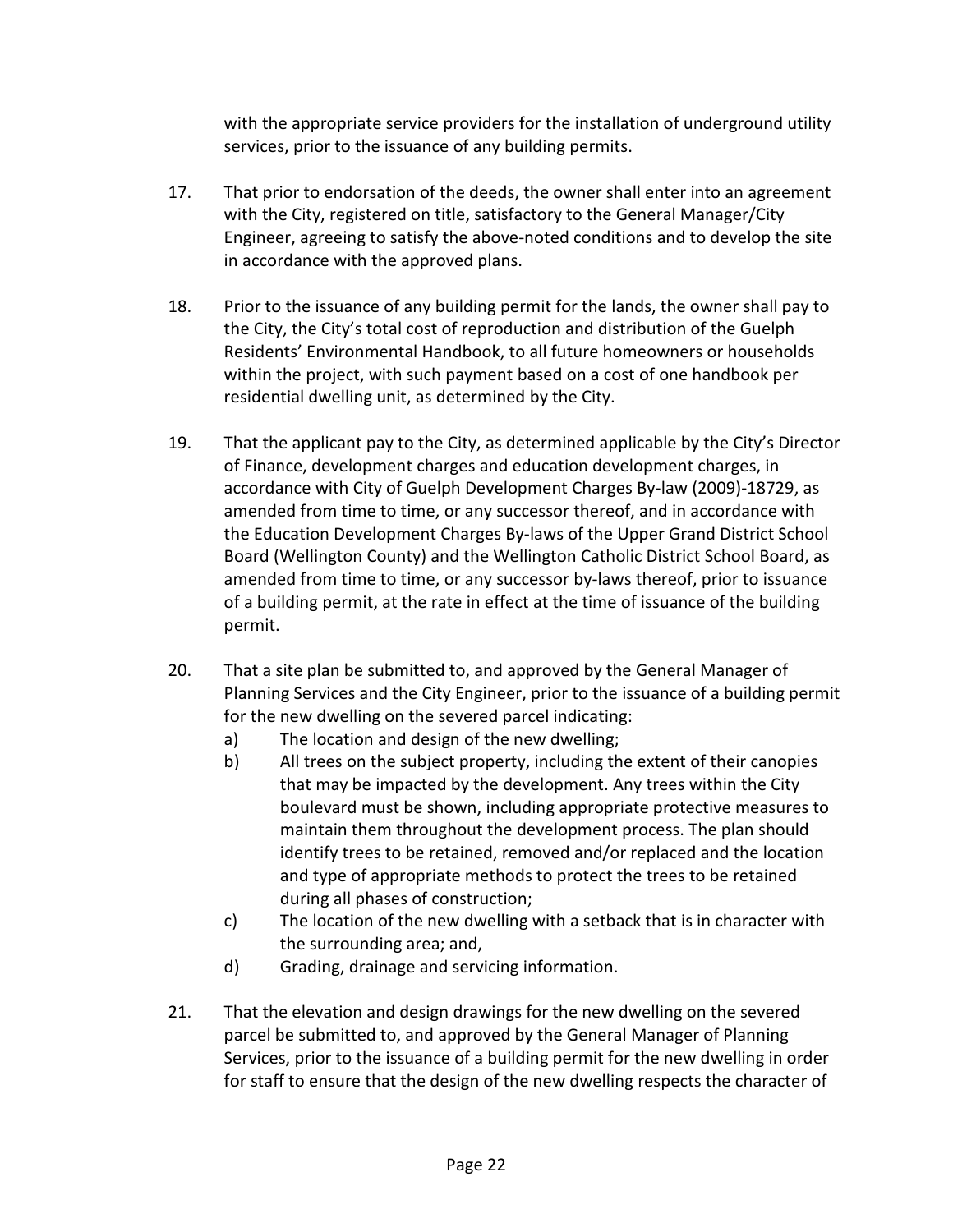the surrounding neighbourhood in all aspects including the proposed massing, building setbacks and the size and location of any proposed garage.

- 22. That a Tree Inventory and Preservation Plan be prepared to the satisfaction of the General Manager of Planning prior to the issuance of a building permit.
- 23. That prior to the endorsation of the deeds, the owner shall enter into an agreement with the City, registered on title, agreeing to satisfy the above noted conditions and to develop the site in accordance with the approved plans.
- 24. The Owner shall be responsible for the payment of cash-in-lieu of parkland dedication at the rate of 5% of the value of the lands (Area=1665 sq. m.) calculated on the day prior to the provisional consent being granted by the Committee of Adjustments to the satisfaction of the Deputy CAO of Public Services, pursuant to s. 51.1 and s. 53(13) of the Planning Act, prior to the endorsement of the Transfer (deed).
- 25. Prior to the endorsement of the Transfer (deed) by the City, the Owner shall provide to the Deputy CAO of Public Services a satisfactory appraisal report prepared for The Corporation of the City of Guelph for the purposes of calculating the payment of cash-in-lieu of parkland dedication pursuant to s.51.1(1 & 3) and s.53(13) of the Planning Act. The appraisal report shall be prepared by a qualified appraiser who is a member in good standing of the Appraisal Institute of Canada, and shall be subject to the review and approval of the Deputy CAO of Public Services. Notwithstanding the foregoing, if the appraisal provided by the applicant is not satisfactory to the Deputy CAO of Public Services, acting reasonably, the City reserves the right to obtain an independent appraisal for the purposes of calculating the payment of cash-inlieu of parkland dedication.
- 26. Prior to the release of a building permit, the applicant must make arrangements with Technical Services Department of Guelph Hydro Electric Systems Inc. for the servicing of the newly created lots via underground services. Any electrical upgrades needed to Guelph Hydro Electric System Inc.'s electrical distribution system to service the new lots, will be at the owner/applicants expense.
- 27. That the documents in triplicate with original signatures to finalize and register the transaction be presented to the Secretary-Treasurer of the Committee of Adjustment along with the administration fee required for endorsement, prior to June 16, 2016.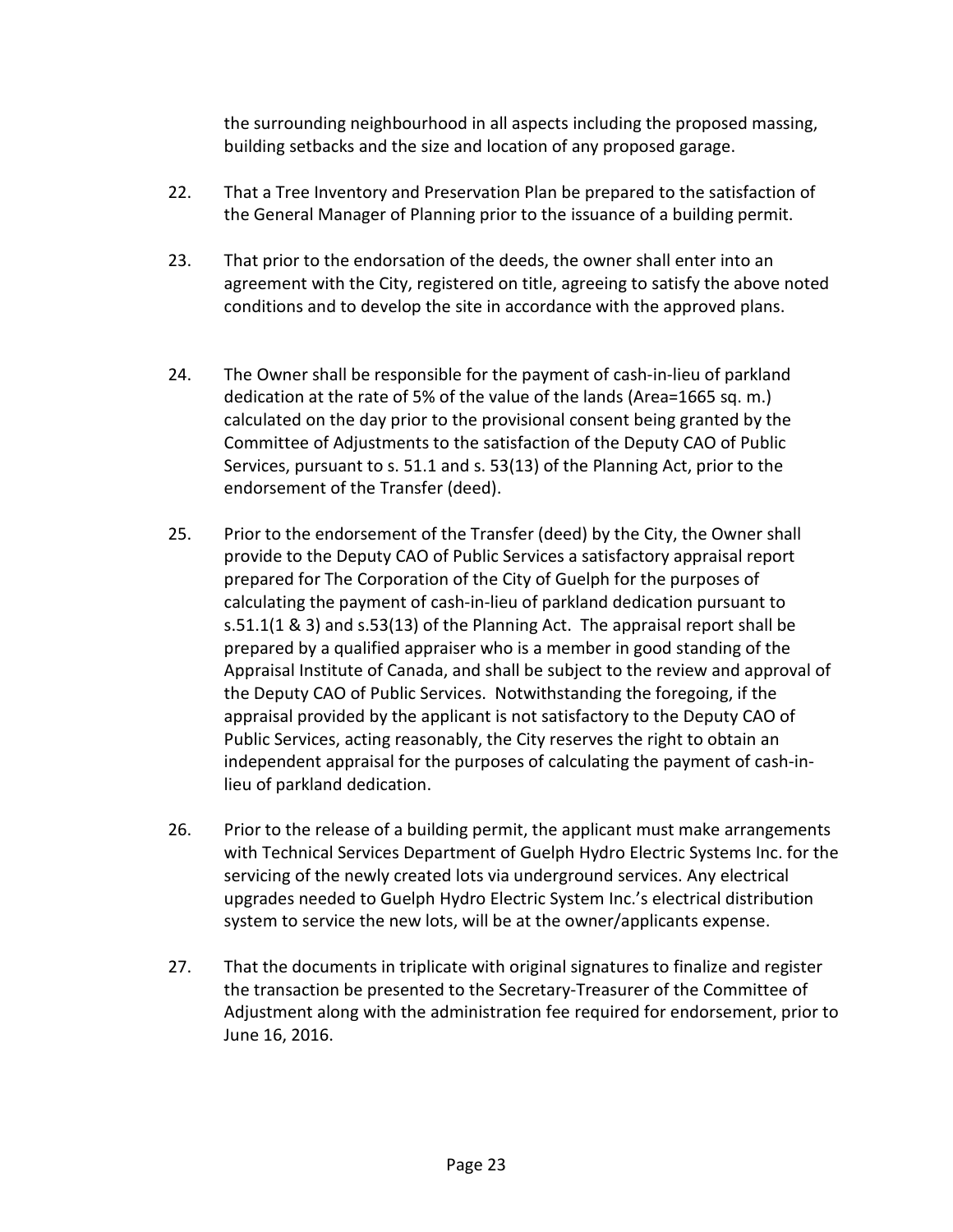- 28. That all required fees and charges in respect of the registration of all documents required in respect of this approval and administration fee be paid, prior to the endorsement of the deed.
- 29. That the Secretary-Treasurer of the Committee of Adjustment be provided with a written undertaking from the applicant's solicitor, prior to endorsement of the deed, that he/she will provide a copy of the registered deed/instrument as registered in the Land Registry Office within two years of issuance of the consent certificate, or prior to the issuance of a building permit (if applicable), whichever occurs first.
- 30. That a Reference Plan be prepared, deposited and filed with the Secretary-Treasurer which shall indicate the boundaries of the severed parcel, any easements/rights-of-way and building locations. The submission must also include a digital copy of the draft Reference Plan (version ACAD 2010) which can be forwarded by email (cofa@guelph.ca) or supplied on a compact disk.

### Carried

# REASONS:

This application is approved, as it is the opinion of the Committee that, with the above noted condition of approval, this application meets all four tests under Section 45(1) of the Planning Act.

## Application A-45/15

Having considered whether or not the variance(s) requested are minor and desirable for the appropriate development and use of the land and that the general intent and purpose of the Zoning By-law and the Official Plan will be maintained, and that this application has met the requirements of Section 45(1) of the Planning Act, R.S.O. 1990, Chapter P.13 as amended,

Moved by K. Ash and seconded by D. Kendrick,

THAT in the matter of an application under Section 45(1) of the Planning Act, R.S.O. 1990, c.P13, as amended, a variance from the requirements of Table 5.1.2 Row 4 of Zoning By-law (1995)-14864, as amended, for 315 Victoria Road North, to permit a lot frontage of 13. 9 metres, when the By-law requires that the minimum lot frontage for the R.1B zone be 15 metres,

be approved, subject to the following condition: